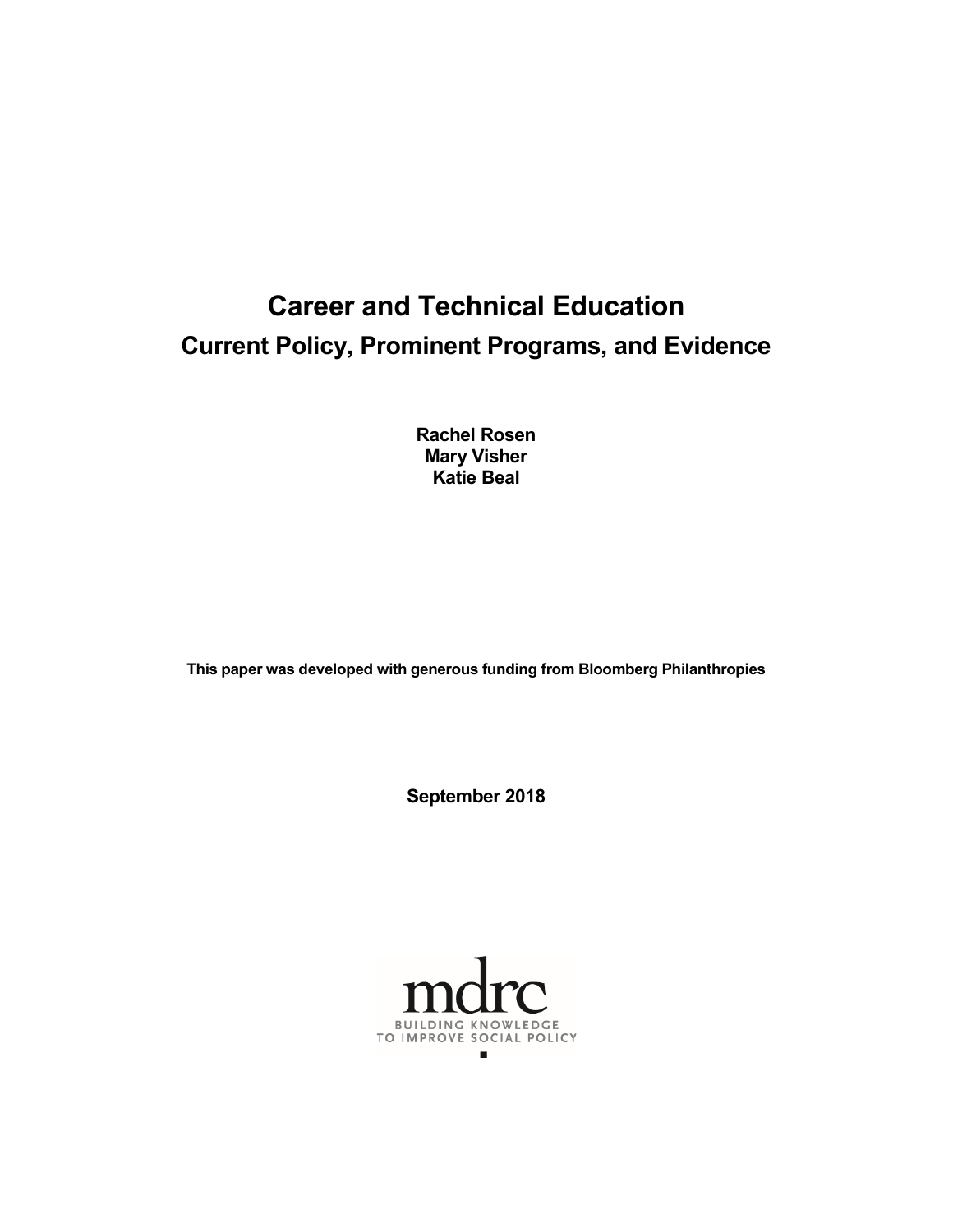## **Acknowledgments**

This paper was produced with generous funding from Bloomberg Philanthropies.

The authors would also like to acknowledge the contributions of MDRC staff members who provided valuable comments on this paper, including Gordon Berlin, Robert Ivry, William Corrin, Leigh Parise, John Hutchins, Jennie Kaufman, and Ali Tufel. The authors also received helpful insights from MDRC board member Richard Murnane. Research assistance was provided by Sarang Murthy and Melissa Gelin.

The Authors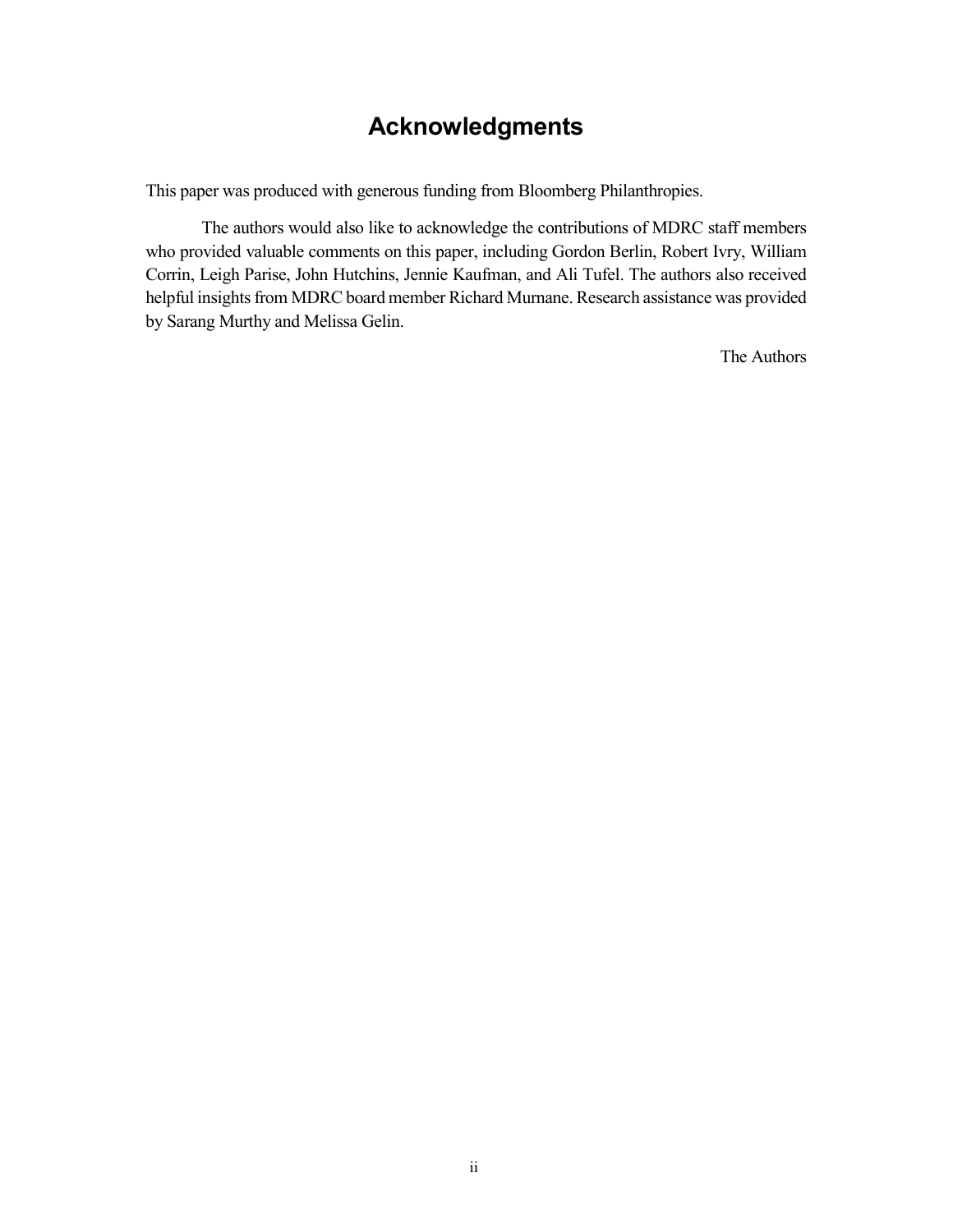## **Overview**

In late 2017, MDRC was invited by Bloomberg Philanthropies to write a paper detailing the level and rigor of the available evidence supporting career and technical education (CTE).

Interest in the field of CTE has experienced a resurgence over the last decade, as the global economy has grown increasingly competitive while students have continued to leave school underprepared for well-paying twenty-first-century jobs. Together and separately the education and workforce sectors have sought to address these challenges and better prepare students for viable economic futures. The result has been many new, innovative programs at both the high school and postsecondary (college) levels that seek to give students technical training for specific career fields, general training to prepare them for the workplace, and work-based learning opportunities where they can develop connections to employers and the workforce. However, even as CTE programs have grown in popularity, the evidence base to support their reemergence has lagged.

This paper begins with an overview of the issues in the education system and the labor market that led to the current revival of CTE: It argues that the skills today's employers need are not the ones schools are providing adequately. This section is followed by one describing how various policies have fostered the growth of CTE. The third section of the paper provides detail on the major types of programs and their various components. Specifically, the paper defines what is meant by CTE instruction and training, career pathways, apprenticeships, and career-readiness skills. The evidence section that follows begins by discussing the value of various types of evidence. It then provides a literature review of the available evidence to support each of the program types detailed in the third section, touching on both the amount of evidence available in each area and its level of rigor.

The paper concludes by suggesting that while CTE instruction could bolster students' economic mobility by helping them gain postsecondary credentials and obtain higher-paying jobs, there are challenges involved in turning that promise into reality. Investments in data and evidence-based practices can give CTE a better chance at success.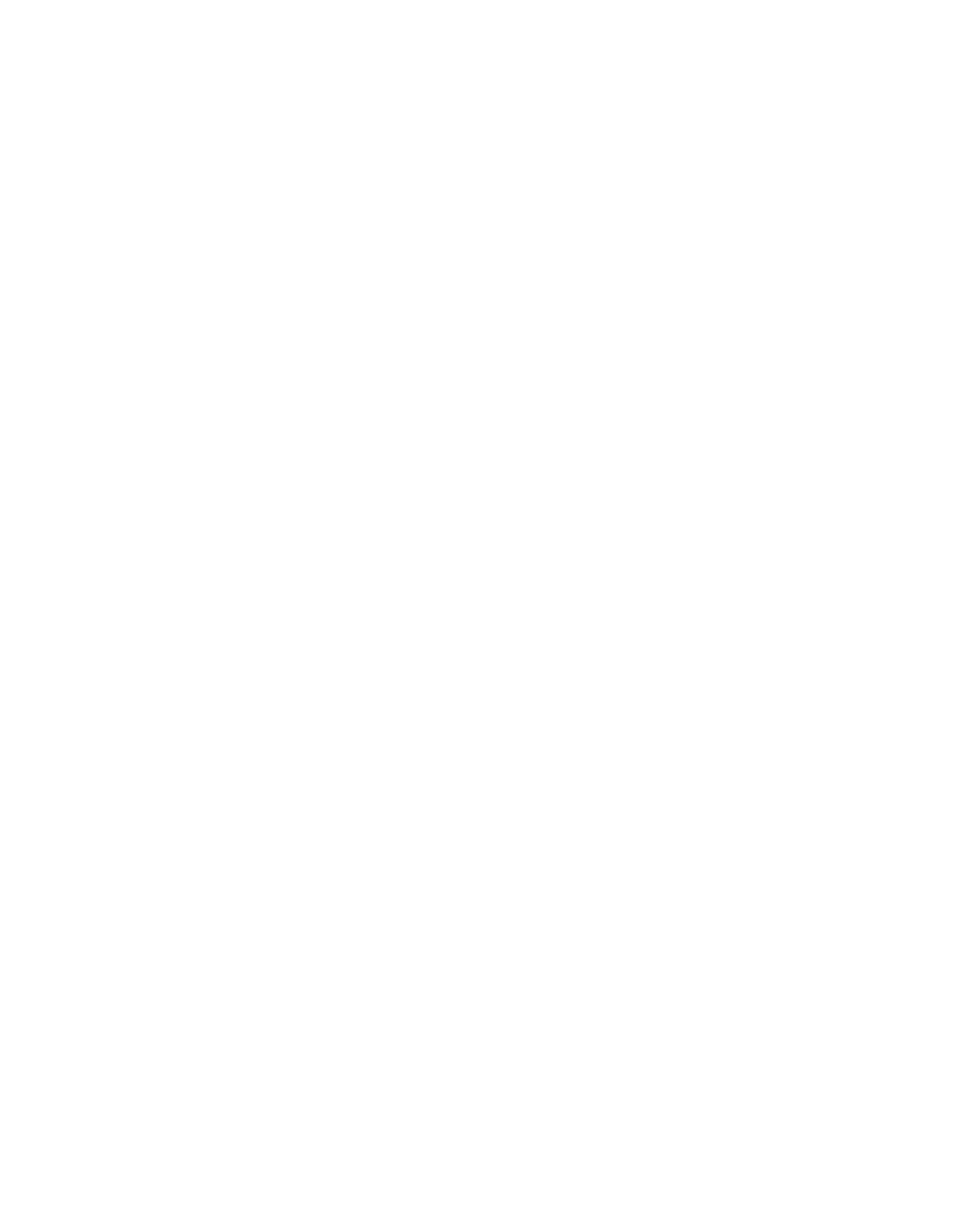"Career technical education must reposition itself, not just as a vocational alternative to college prep but as a pathway into postsecondary programs that links degrees and credentials to occupations."

*—Independent Advisory Panel of the National Assessment of Career and Technical Education [1](#page-4-0)*

### **Introduction**

The United States faces three challenges related to education and the labor market. The first is a need to remain economically competitive in a world where companies are hungry for skilled talent. The second is the competition American workers face from workers abroad for well-paying jobs. And the third is an education system that has failed to prepare all students equitably to succeed in college or other postsecondary education, and to be ready to meet the demands of the labor market.

People with bachelor's degrees have done relatively well economically in the last several decades, but those with less than a four-year degree — the vast majority of the workforce, including most young adults — have struggled to find and keep jobs with middle-class wages. [2](#page-4-1) This growing economic gap between those with college degrees and those without has contributed to overall increases in income inequality and class polarization. To address these challenges, policymakers, educators, employers, and philanthropists have increasingly begun to invest in new models of career and technical education (CTE). These models aim to give students the chance to develop skills and get training that will provide access to so-called "middle-skill" jobs (those that require some postsecondary training but less than a four-year degree), while also meeting employers' demands for qualified workers.

This paper begins with an overview of current education and labor-market challenges. Then it describes current government policies related to CTE and some prominent CTE programs and models. It reviews the available evidence about CTE's effectiveness, and concludes with an assessment of potential future directions for CTE.

#### **The Labor Market and the Education System**

The American economy has a well-documented need for more workers trained in technical fields. [3](#page-4-2) Currently, there are almost 30 million middle-skill jobs in the U.S. economy that pay \$35,000 to \$95,000 a year. About half of these jobs require an associate's degree, and the share that require more than a high school diploma is growing continually. [4](#page-4-3) Current projections suggest that by 2020 the United States will face a shortage of qualified workers for as many as 5

<sup>&</sup>lt;sup>1</sup>Independent Advisory Panel of the National Assessment of Career and Technical Education (2014).

<span id="page-4-3"></span><span id="page-4-2"></span><span id="page-4-1"></span><span id="page-4-0"></span><sup>2</sup> As of 2015, 65 percent of the population between 25 and 34 had less than a bachelor's degree. Ryan and Bauman (2016); U.S. Census Bureau (2017).

<sup>3</sup> Goldin and Katz (2009); Krueger (1993).

<sup>4</sup> Carnevale, Jayasundera, and Hanson (2012).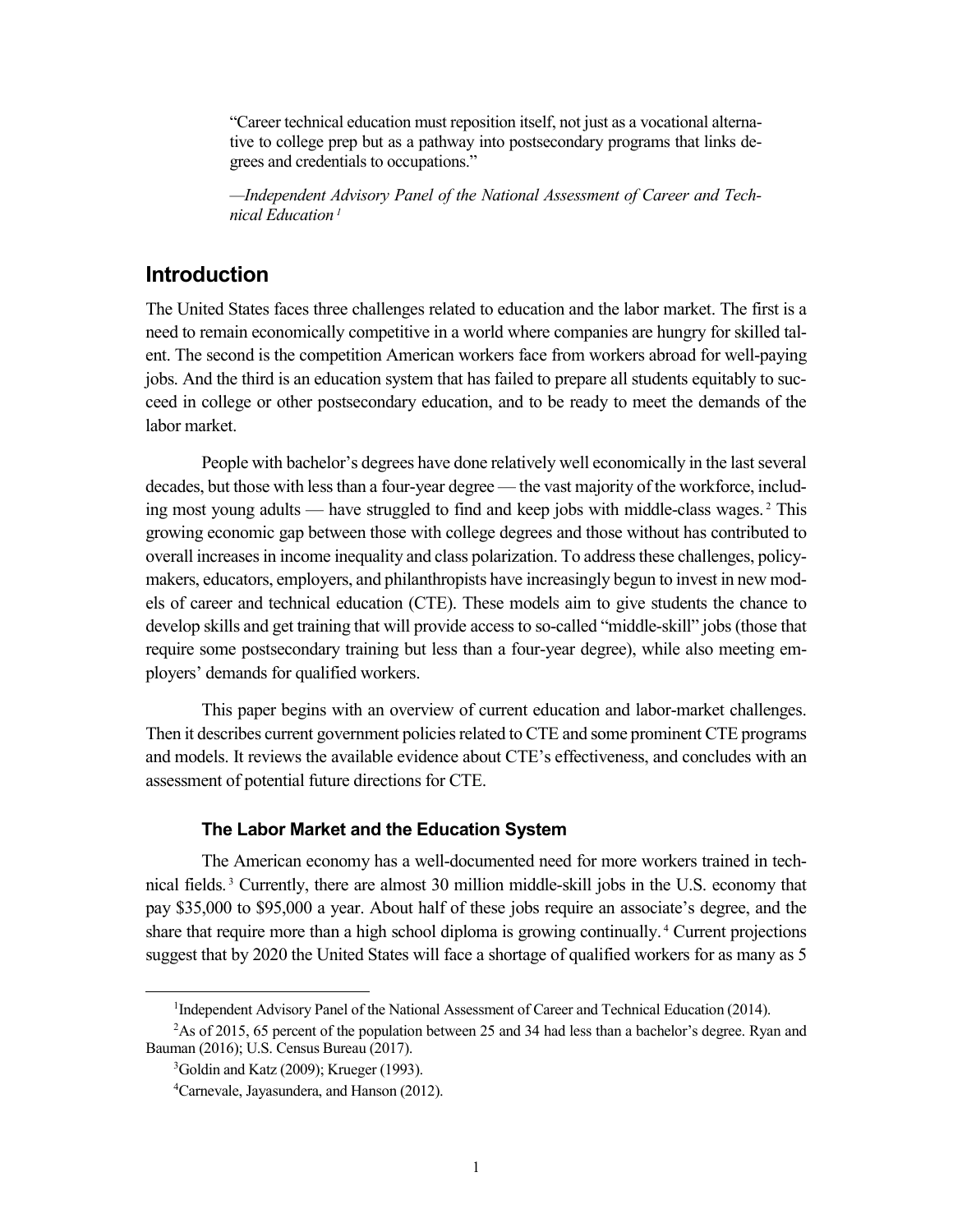million jobs that require a postsecondary education, almost half of which will require some college or an associate's degree. [5](#page-5-0) Already, there are as many as six million open positions in the labor market, and in 2016, 46 percent of employers in the United States reported difficulty filling open positions — the highest reported level in 12 years. [6](#page-5-1) Thirty-five percent of employers said that they had trouble hiring because they had trouble finding people with the right experience or skills. [7](#page-5-2)

There is broad agreement about these current employment trends, but economists disagree about the cause of the shortages, and have different longer-term projections for the labor market. Some suggest that current shortages can be attributed to a "skills gap" in which workers lack the skills that employers seek. <sup>[8](#page-5-3)</sup> On the other hand, there is evidence that in the longer term, the United States faces a labor market characterized by "skill polarization," in which large numbers of midlevel jobs are replaced by technology, resulting in many low-skilled, low-paying jobs at one end of the labor market, and fewer, high-paying, cognitively demanding jobs at the other. [9](#page-5-4) Although economists disagree about the opportunities that will be available in the labor market of the future, they agree somewhat more about the kinds of skills young people will need if they are to become workers with viable long-term employment prospects. They agree that they will need strong quantitative and analytic skills, creativity and proficiency in solving complex prob-lems, and good interpersonal communication. <sup>[10](#page-5-5)</sup> Moreover, there is a growing demand specifically for workers who have a combination of strong analytic skills and noncognitive skills in areas such as teamwork and collaboration.<sup>[11](#page-5-6)</sup>

At the same time, there is growing concern that traditional high schools are ill-equipped to help all students develop the skills that they will need to make a successful transition to postsecondary education, which will in turn allow them to build sustainable careers with middle-class wages. The national high school graduation rate reached a record high of 84 percent in 2015-2016 (the last year for which rates are available) but many high school graduates — particularly those from lower-income families — still fail to make successful transitions to postsecondary education or the workforce. [12](#page-5-7) For example, while 83 percent of high-income students enroll in two- or four-

<span id="page-5-1"></span><span id="page-5-0"></span><sup>5</sup> Job-opening estimates are based on projections about numbers of newly created jobs and vacancies due to retirements and other labor-market exits (for example, parents staying home with children). Shortage projections are based on an assumption that workers with postsecondary credentials will continue to be produced at the current rate. Carnevale, Smith, and Strohl (2013); U.S. House Committee on Education and the Workforce (2013).

<span id="page-5-2"></span><sup>6</sup> Ydstie (2017).

<sup>7</sup> ManpowerGroup (2018).

<span id="page-5-3"></span><sup>8</sup> Holzer (2013).

<span id="page-5-4"></span><sup>9</sup> Goos, Manning, and Salomons (2014); Lu (2015).

<span id="page-5-5"></span> $10$ Autor, Levy, and Murnane (2003); Lu (2015).

<span id="page-5-6"></span> $11$ Deming (2017).

<span id="page-5-7"></span><sup>12</sup>National Center for Education Statistics (2018b).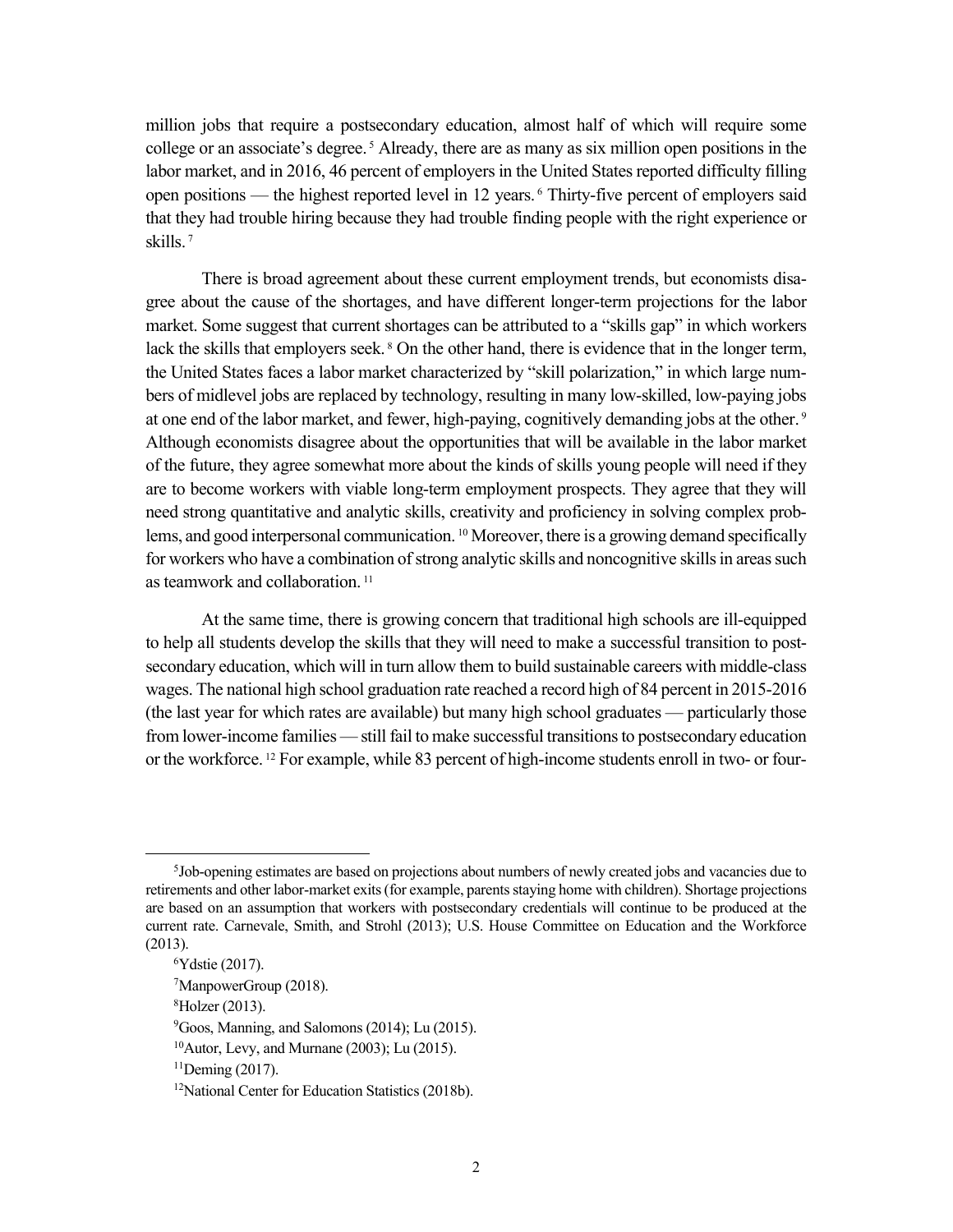year colleges in the fall after high school, just 63 percent of middle- and low-income students do. [13](#page-6-0)

In addition, among those who do enroll, many fail to complete degrees. In community colleges in particular, just under 30 percent of first-time, full-time students complete associate's degrees within three years. [14](#page-6-1) Moreover, community colleges disproportionately enroll black and Hispanic students, who are more likely than whites to attend part time, and less likely to earn degrees. <sup>[15](#page-6-2)</sup> Many of these students struggle in part because of poor high school preparation. <sup>[16](#page-6-3)</sup> Nationally, close to half of all community college students must enroll in at least one developmental education (remedial) course, which can make it significantly harder for them to obtain degrees. [17](#page-6-4) Degree-attainment rates are then exacerbated by regional inequalities: Cities where few young adults earn more than a high school diploma also tend to be those with few high-wage jobs, creating pockets of economic disadvantage and increasing economic polarization nationally. [18](#page-6-5)

The failure to complete some kind of postsecondary training has lasting economic consequences. The median annual wage for those with only a high school diploma is now nearly \$20,000 less than the median for those with a four-year degree. <sup>[19](#page-6-6)</sup> Yet much of this wage gap could be addressed by encouraging more students to complete postsecondary certificates and twoyear degrees. Multiple studies have found increases in earnings associated with two-year degrees, although others have found that the wage benefits largely go to those with degrees and vocational certificates in health care or in fields related to science, technology, engineering, and mathematics (STEM). [20](#page-6-7)

In short, it is increasingly important for students to engage in education and training beyond high school, but many students face significant obstacles when they try. For this reason, the policy, education, employment, and philanthropic communities have begun to coalesce around the idea that students need clear pathways from high school, to postsecondary education and training, to the labor market, and help making the transitions from each to the next. CTE aims to help students develop skills beginning in high school that will prepare them for postsecondary education and the workforce, equipping them to enter careers that offer opportunities for growth and good wages.

<sup>&</sup>lt;sup>13</sup>National Center for Education Statistics (2016).

<sup>14</sup>National Center for Education Statistics (2018a).

<sup>15</sup>Snyder and Dillow (2012).

<span id="page-6-4"></span><span id="page-6-3"></span><span id="page-6-2"></span><span id="page-6-1"></span><span id="page-6-0"></span><sup>&</sup>lt;sup>16</sup>Attewell, Lavin, Domina, and Levey (2006).<br><sup>17</sup>Attewell, Lavin, Domina, and Levey (2006); Horn, Nevill, and Griffith (2006); Bailey, Jeong, and Cho (2010).

<sup>&</sup>lt;sup>18</sup>Ross and Bateman (2017).<br><sup>19</sup>Julian and Kominski (2011).

<span id="page-6-7"></span><span id="page-6-6"></span><span id="page-6-5"></span><sup>&</sup>lt;sup>20</sup>Jacobson and Mokher (2009); Jepsen, Troske, and Coomes (2014); Jacobson, LaLonde, and Sullivan (2005); Dadgar and Trimble (2015).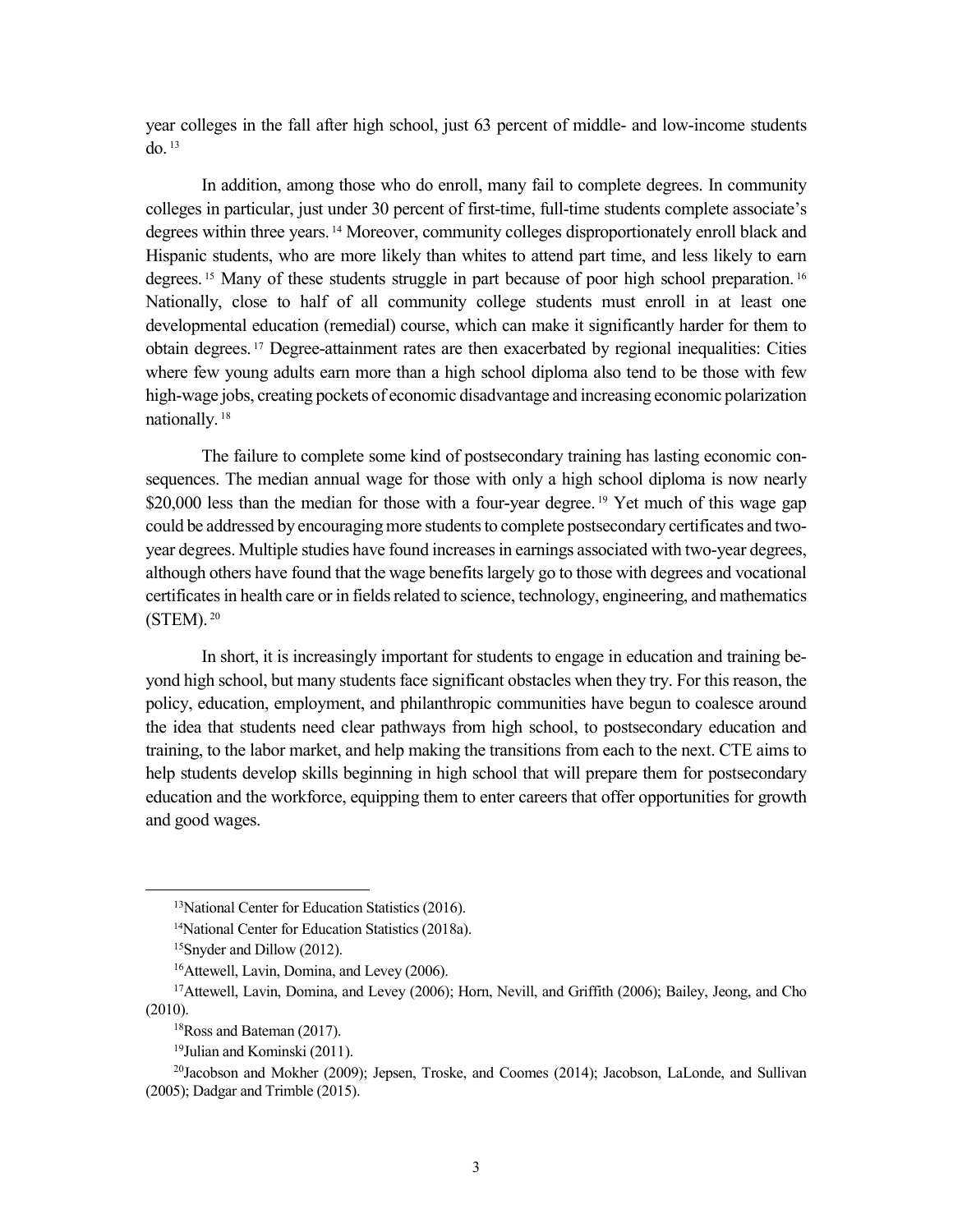### **The Current Policy Environment**

Federal, state, and local policymakers see CTE as a strategy both for improving economic competitiveness and for reducing educational inequity — making it one of the few policy ideas to attract bipartisan support. For example, the U.S. Senate recently launched a Career and Technical Education Caucus (joining the existing U.S. House of Representatives CTE Caucus), and governors and mayors in both Republican and Democratic regions of the country have launched state and local CTE initiatives.

CTE is not a new idea; the Smith-Hughes Act first authorized federal funding for vocational training in public schools 100 years ago.  $2<sup>1</sup>$  This vocational training was expressly designed as a path for students who would not pursue bachelor's degrees. Vocational education was a popular fixture of American public schooling until the 1970s, when civil rights groups, education reformers, and others argued that it was used to track poor and minority students into low-level jobs. [22](#page-7-1) As a result, it was used less and became stigmatized. In the early 1990s, several states and localities across the country launched "school-to-work" programs designed to prepare students for college and career and to connect academic learning with work-based learning experiences. The 1994 School-to-Work Opportunities Act provided federal funding for these types of programs, but it expired in 2001 and was not renewed. The 2001 No Child Left Behind Act required schools to push all students, including those in vocational education, toward academic proficiency. Since "voc-ed" students frequently tested near the bottom on mandated assessments, No Child Left Behind placed a spotlight on the poor academic quality of many vocational education programs, prodding their evolution into today's CTE. [23](#page-7-2)

The 2006 reauthorization of the Carl D. Perkins Act further spurred the resurgence of CTE by providing funding for programs that combine rigorous academics with career exposure and training. It also replaced the term "vocational education" with "career and technical education."<sup>[24](#page-7-3)</sup>

Much of the innovation and policy action related to CTE in recent years (in high school and in postsecondary programs) has happened at the state level. In 2016 alone, 42 states imple-

 $21$ Ottaviani (2018).

<sup>22</sup>Oakes (2005).

<span id="page-7-2"></span><span id="page-7-1"></span><span id="page-7-0"></span><sup>&</sup>lt;sup>23</sup>No Child Left Behind required all students to be tested every year in grades 3 through 8, and at least once between grades 10 and 12. The reporting requirements of No Child Left Behind highlighted inequities across states and student subgroups, which then led to a push for high-level academic standards. As a result, many districts and policymakers made a priority of standards aligned with college and not careers, and many students ended up being underprepared for careers. See Hanford (2014).

<span id="page-7-3"></span><sup>&</sup>lt;sup>24</sup>The largest program authorized under Perkins is the Basic State Grants program, which provides formula funds to states for the development and implementation of secondary and postsecondary CTE programs. States received approximately \$1.12 billion in Perkins funding in fiscal year 2017. See Dortch (2012). In July 2018, the Strengthening Career and Technical Education for the 21st Century Act, which reauthorizes the Carl D. Perkins Career and Technical Education Act of 2006, was signed into law. The new law aligns the Perkins program more closely with the Workforce Innovation and Opportunity Act and emphasizes the development of CTE programs that prepare students for careers in industry sectors with high job growth.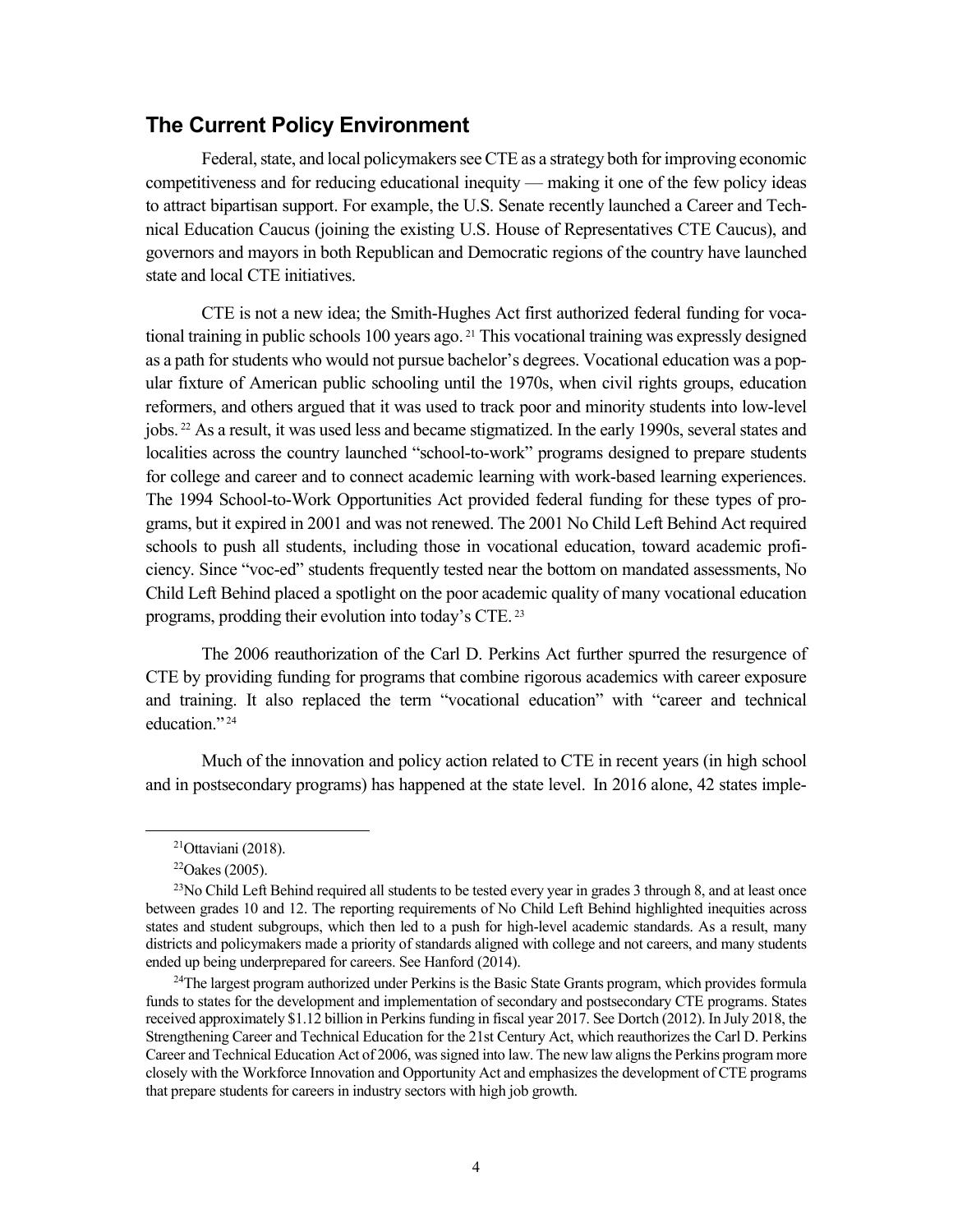mented close to 140 CTE policy changes.<sup>[25](#page-8-0)</sup> California is an example of a state that has made large investments in CTE. In 2013, for example, it launched the Career Pathways Trust, which supports the development and expansion of career pathways programs from grade 9 through the first two years of college, emphasizing employer partnerships and work-based learning. [26](#page-8-1) In 2016, the state created the Strong Workforce Program, which provides \$248 million annually to California community colleges to expand CTE programs in high-demand industry sectors.

Privately funded initiatives such as New Skills for Youth — which is underwritten by JPMorgan Chase — and Jobs for the Future's Pathways to Prosperity Network have also led to state policy changes. [27](#page-8-2) For example, Louisiana, a New Skills for Youth state, has invested in an initiative called Jump Start, which aims to increase the number of students who earn industryrecognized credentials in high-growth industries before they graduate high school. [28](#page-8-3)

In addition, the Every Student Succeeds Act (the federal education law that replaced No Child Left Behind) provided states with opportunities to integrate CTE into their K-12 systems. [29](#page-8-4) For example, states may include indicators related to career and technical education in their accountability systems (for example, participation in CTE courses and work-based learning opportunities). [30](#page-8-5)

### **The State of the Field**

Today's CTE programs take many forms, depending on the institutions that design and deliver them, the populations they serve, and the numbers and types of components they incorporate. This section describes some of the most popular programs, grouped into four categories:

- 1. CTE instruction and training
- 2. Career pathways
- 3. Apprenticeships
- 4. Career-readiness skills programs (sometimes called "soft-skills" programs)

In all these categories and across them, programs vary in the number and type of components that accompany core CTE courses. Figure 1 shows some of the most common components of multifaceted CTE interventions. For example, career pathway models may combine sequenced CTE courses aligned to a career theme, career-awareness opportunities, and work-based learning experiences — or they may combine other components in other ways.

<span id="page-8-0"></span><sup>&</sup>lt;sup>25</sup>Association for Career and Technical Education (2017).

<span id="page-8-1"></span><sup>26</sup>California Community College Chancellor's Office (2015); California Department of Education (2017).

<span id="page-8-2"></span><sup>27</sup>California Community Colleges (2018).

<span id="page-8-3"></span><sup>28</sup>Louisiana Department of Education (n.d.).

<span id="page-8-4"></span><sup>29</sup>Advance CTE (2017).

<span id="page-8-5"></span><sup>30</sup>Long (2017); Advance CTE and Education Strategy Group (2017).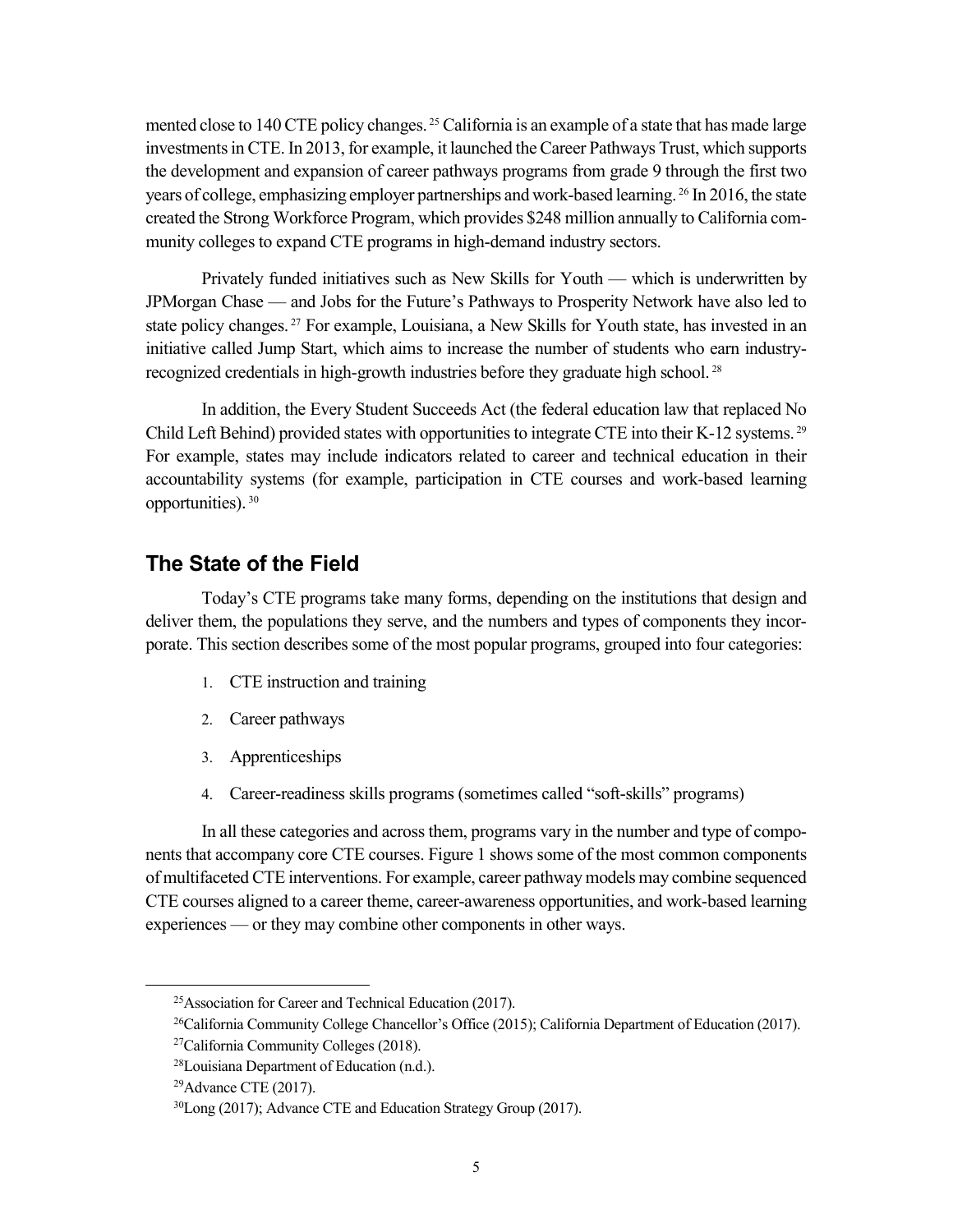

In the past, CTE programs have varied in the extent to which they have addressed the needs of employers and the goal of economic competitiveness as opposed to the needs of participants and the goal of educational equity. Programs that emphasized the former tended to engage more deeply with employers, for example by seeking their opinions on the careers that career pathways programs should promote, and on the curricula they should use. These programs were also likely to have relatively narrow standards for admission, so that they can train qualified workers more reliably. At the other end of the spectrum were programs that emphasized the needs of students. These programs tended to strive more for equity through open-admissions policies and by letting students choose among a range of pathways, including some that may not have been as well aligned with employers' needs. Increasingly, in a new generation of programs now being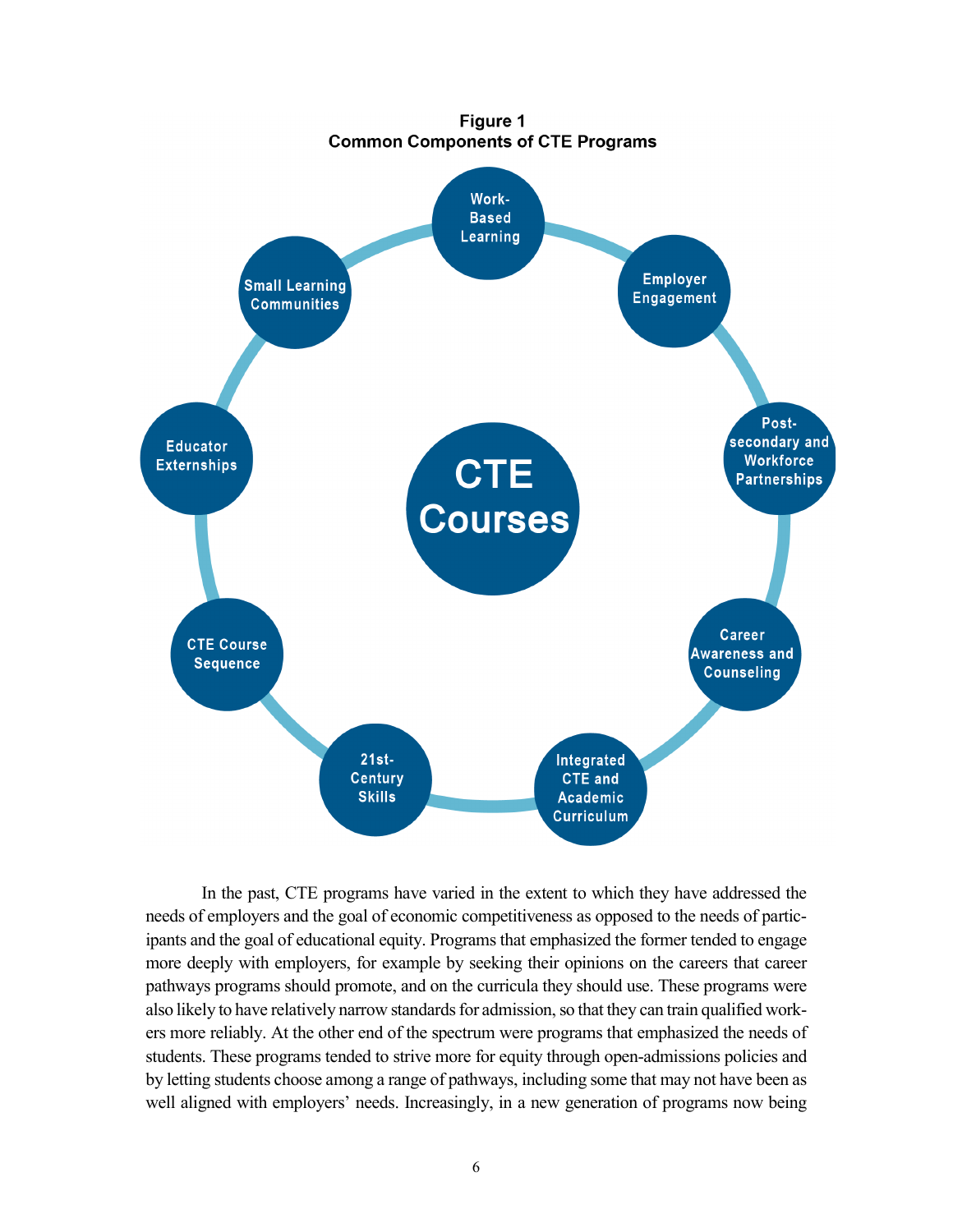designed, programs are aiming to balance these goals. For example, the P-TECH 9-14 schools in New York City work closely with employers to design degree pathways but offer open-access admission.<sup>[31](#page-10-0)</sup> And the California Partnership Academies program emphasizes equity by requiring that at least 50 percent of participants be students who meet "at-risk" criteria, while also encouraging the growth of academies with themes that correspond to employment sectors facing labor shortages in California.<sup>[32](#page-10-1)</sup>

#### **CTE Instruction/Training**

High schools and community colleges offer a wide range of CTE courses. For example, community colleges offer dozens of "CTE majors" that lead to certificates or two-year credentials. Certificates can be industry-recognized or college-issued. In high schools, CTE courses can range from a handful of options to many. The U.S. Department of Education's Career Cluster framework consists of sixteen clusters and corresponding programs of study, each of which corresponds to a type of career (for example, the health care cluster might include nursing and community health, among other areas). This framework often influences state and district decisions concerning which CTE courses and course sequences to offer. Increasingly, however, stand-alone CTE courses are giving way to more complex "career pathway" models.

#### **Career Pathways**

A career pathway is a series of structured and connected programs and support services that enable students to advance over time to higher levels of education and training. [33](#page-10-2) They are found in both high schools and community colleges. Career pathways are multifaceted and may combine a range of components such as career awareness, work-based learning, contextualized instruction (teaching basic concepts in the context of the career where they will be used), and small learning communities (in which students take multiple courses with the same small group of peers). Many high schools offer one or two pathways, while others offer "wall-to-wall" pathways — meaning that all students choose a career-themed pathway (typically in eighth or ninth grade). Notably, career pathways are rarely designed to move students directly into the workforce from high school. More often they are presented as pathways to college *and* career, and typically promote the idea that all students need at least some postsecondary education, although not necessarily a four-year degree.

<span id="page-10-0"></span><sup>&</sup>lt;sup>31</sup>These schools serve grades 9 through 12 and the first two years of college. Each has an industry sponsor and allowsstudents to earn cost-free associate's degrees in fields related to the work of the employer, at the same time as they earn high school diplomas. They have what are referred to as "limited unscreened" admissions, meaning they require only that students express interest in the school by attending an open house in order to be eligible for admission; they do not have admissions criteria related to test scores or attendance. In an effort to further encourage equity, the New York City Department of Education will eliminate the limited unscreened category of high school admissions beginning in 2019.

<span id="page-10-2"></span><span id="page-10-1"></span> $32$ At-risk students are those who meet three of the following six criteria: (1) having a poor attendance record, (2) being behind in credits, (3) demonstrating low motivation, (4) being economically disadvantaged, (5) having low scores on state tests, and (6) having low grade point averages.

<sup>33</sup>Career Ladders Project (2013).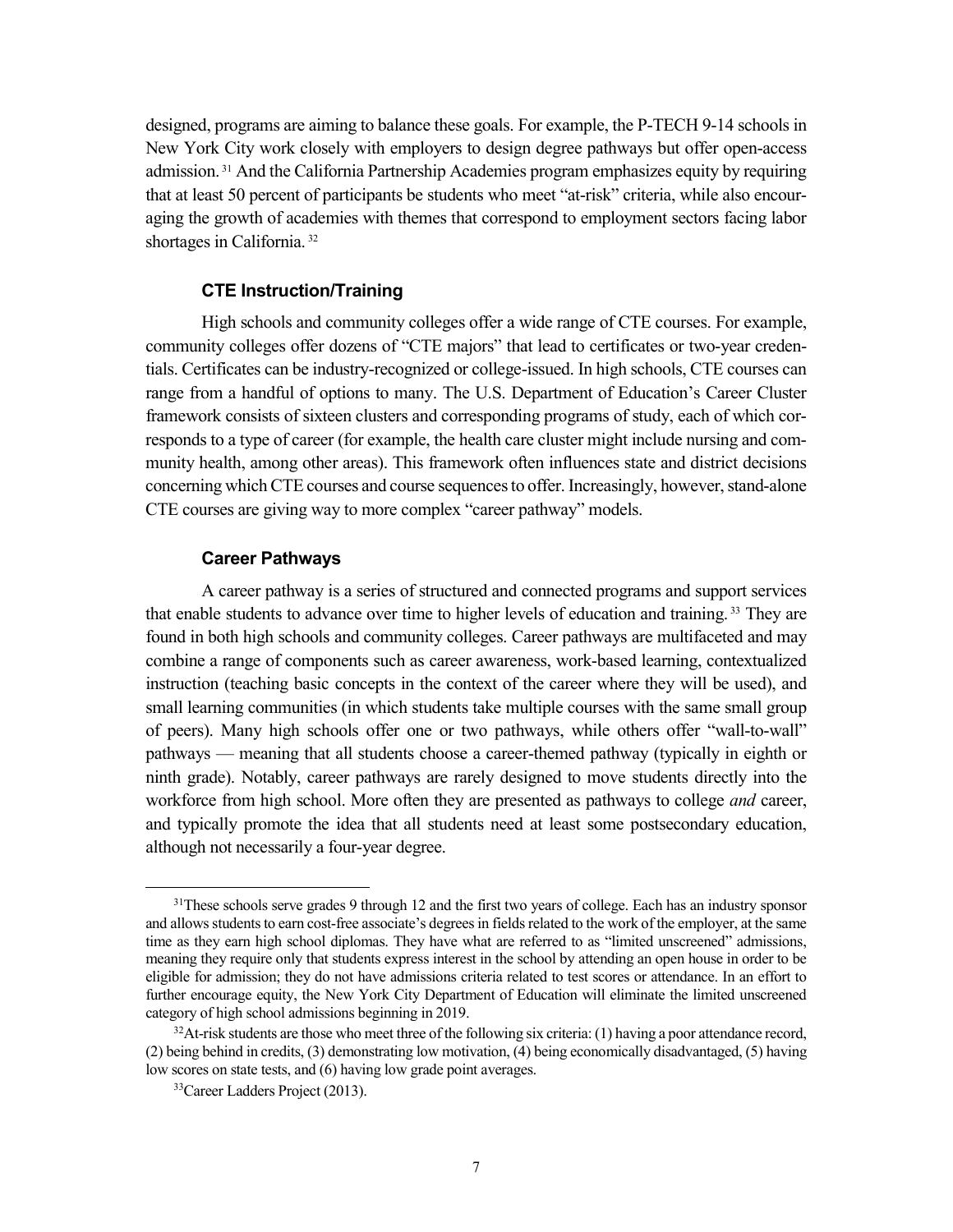There are at least three types of career pathway models in high schools: career academies, early college high schools, and pathway programs. The career academy model includes an overarching career theme (such as health sciences or information technology), rigorous course work designed to prepare students for college, an integrated curriculum, a sequence of CTE courses aligned with the career theme, a small learning community, and work-based learning experiences. An estimated 7,000 career academies currently operate across the country.<sup>[34](#page-11-0)</sup> National Academy Foundation and the California Partnership Academies are the oldest and largest networks of career academies. Early college high schools allow students to earn as many as two years of college credits while in high school. Some of them have a CTE focus. Pathway programs combine CTE programs of study with other enhancements, such as work-based learning experiences, mentoring, or other support.

#### **Apprenticeships**

Apprenticeships for young people have long been popular in Europe; recently they have experienced a surge of interest in the United States as well. Quality apprenticeships include paid work, competency-based training for middle-skill jobs (that is, instruction that makes sure apprentices can actually demonstrate the skills they are supposed to be learning), and opportunities for full-time employment after the training. An example of a very new and high-profile youth apprenticeship program is CareerWise Colorado, which is modeled on youth apprenticeship in Switzerland. The program aims to meet employers' needs for skilled workers while also helping young people acquire the skills and credentials necessary to find jobs with good wages and opportunities for advancement. This ambitious program is currently in its first year, but it is already operating in four regions in Colorado and has recruited over 200 high school students and nearly 100 employers. Students join the program in their junior or senior year of high school, and divide their time among high school, the workplace, and a local community college. Employers have a strong influence over CareerWise's design and curriculum, and the program enjoys the support of elected leaders and state agencies.

#### **Career-Readiness-Skills Training**

The employer community has repeatedly called for workers with strong career-readiness skills (also called twenty-first-century skills, soft skills, and employability skills): the general habits and competencies that make a person an effective employee, such as such as how to show up to work on time and how to work cooperatively with others. Many programs now therefore aim to help students develop better interpersonal and noncognitive abilities such as empathy, adaptability, and communication, and to improve their ability to solve problems. The demand for such skills is projected to grow in the future.

For example, the YouthForce NOLA career pathways program in New Orleans features internships for high school students that are accompanied by 60 hours of soft-skills training. At the postsecondary level, the California Community Colleges Chancellor's Office sponsors The

<span id="page-11-0"></span> <sup>34</sup>National Career Academy Coalition (2018).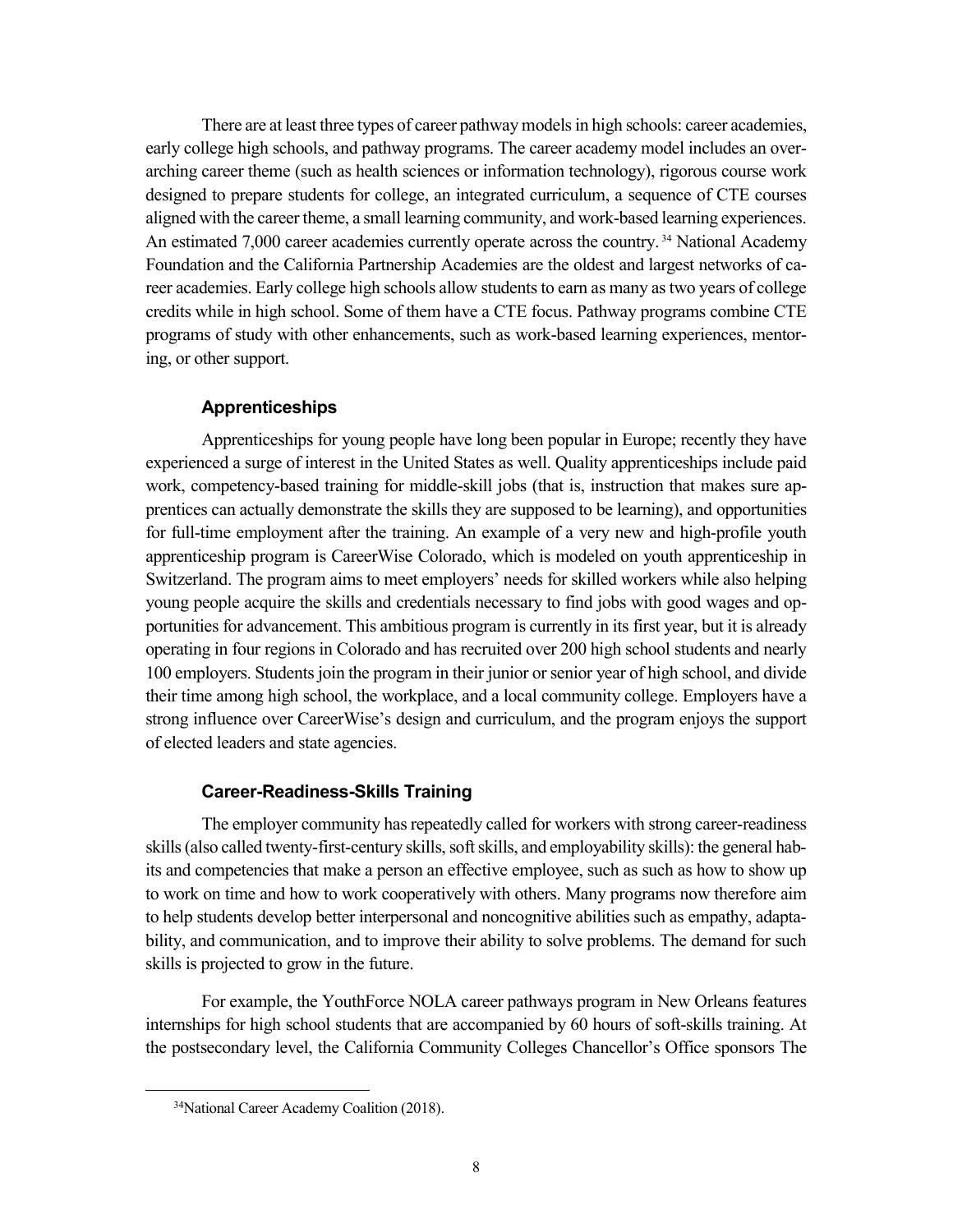New World of Work program for students in CTE programs. The program includes a curriculum covering 10 soft skills embedded in a CTE course, a work-based learning experience, and an assessment leading to a digital badge that signals competency in each of the 10 skills.

The next section reviews the evidence about the effectiveness of programs in each of these categories.

## **Evidence About CTE**

#### **Interpreting Evidence**

Although many people are now enthusiastic about these new models of CTE delivery, the evidence behind CTE is limited, and the evidence that does exist varies in quality. The most rigorous study design is a randomized controlled trial, but only a few studiesin the CTE literature are randomized controlled trials. This research design is considered the "gold standard" because the random assignment to either a program group or a comparison group ensures that any changes in program participants' outcomes after the program are *caused* by the intervention, as opposed to other factors. [35](#page-12-0) The next most rigorous studies use "quasi-experimental" designs, which seek to mimic the properties of randomized studies by creating groups that are plausibly comparable. For example, regression discontinuity design studies, which limit analyses to students who fall just to one side or another of an arbitrary "cut point" (for example, an income cutoff or a birth date), are considered some of the strongest quasi-experimental designs. [36](#page-12-1) Other models, like comparative interrupted time series and propensity-score matching studies, rely on researchers to create comparison groups based on the matching of observable characteristics. The reliability of the evidence from these kinds of studies depends on the strength of the matches they are able to make between program participants and comparison groups, and on other assumptions that may be hard to verify. Finally, the weakest evidence comes from observational studies, which provide evidence of an association between characteristics and outcomes, but not of a causal relationship.

Yet the strength of the evidence in an area is also related to factors other than just study design: sample sizes, for example, and the number of studies that have similar findings. If results from a single study using a reliable research design cannot be replicated in subsequent studies, then one should be cautious about applying its results more broadly than its original setting. But if multiple studies find similar results in different settings and time periods, then even if those studies individually have weaker research designs, then collectively they may provide strong evidence of a relationship or trend.

<span id="page-12-1"></span><span id="page-12-0"></span><sup>&</sup>lt;sup>35</sup>The random process may be created by purposeful random assignment or by a naturally occurring lottery. <sup>36</sup>Other common cut points include pass/fail scores, program eligibility dates, and ages of eligibility.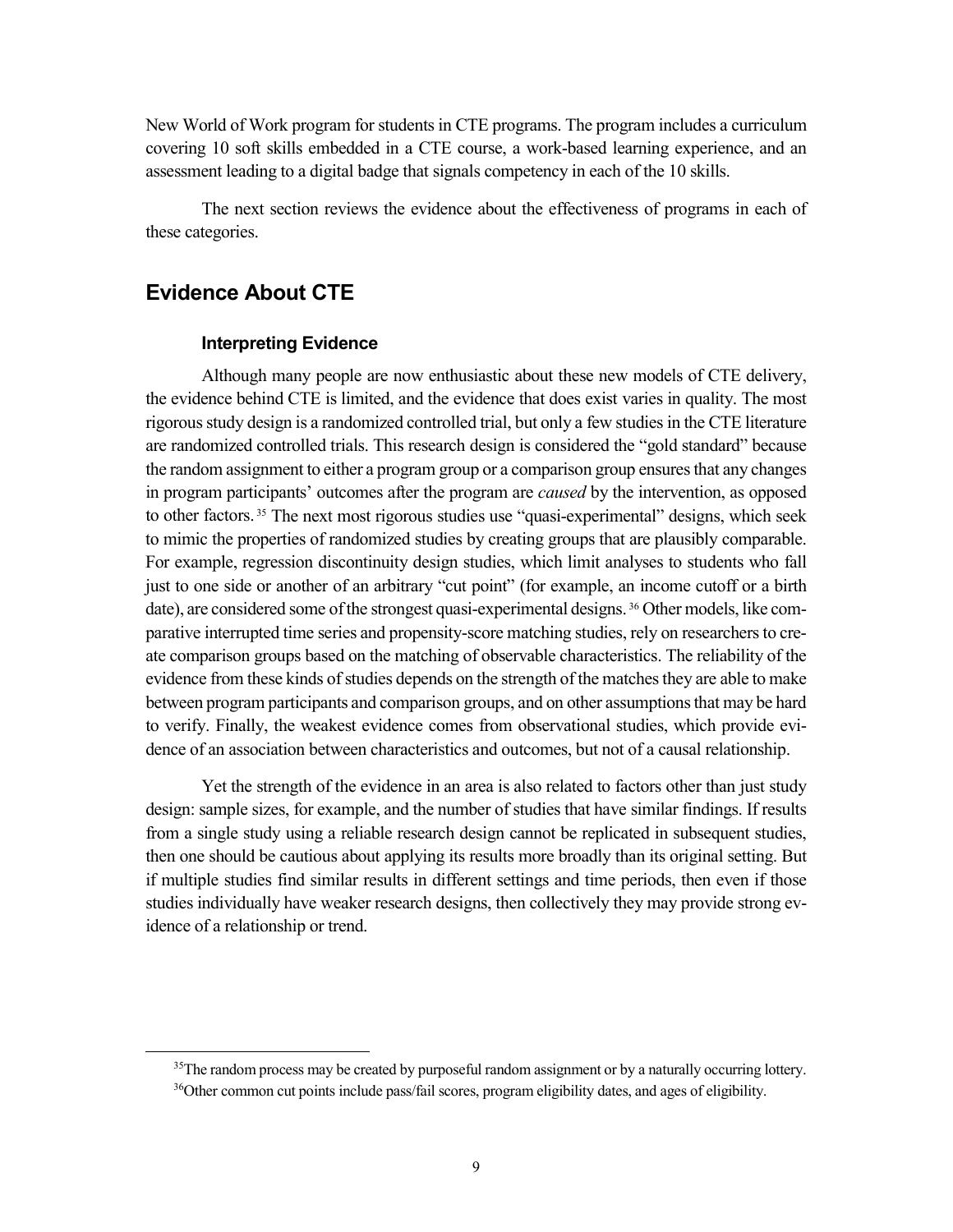#### **Evidence About CTE Instruction and Training**

CTE has been a fixture of the education system for decades, and there is a fair amount of research dedicated to its effects. However, much of the research is observational. For example, multiple studies have found a relationship between taking CTE courses and increased high school graduation rates, particularly among low-income students who tend to be overrepresented in CTE programs. [37](#page-13-0) Taking CTE courses in high school has also been associated with higher wages. [38](#page-13-1)

Other studies have investigated questions of *dosage*, or whether students who take multiple higher-level CTE courses (known as "CTE concentrators") have more positive outcomes than other CTE students. One study found that students who took CTE courses toward the end of high school, when the courses are more likely to be advanced, were more likely to graduate from high school. <sup>[39](#page-13-2)</sup> Another study found that the wage benefits of CTE occurred entirely among students who took upper-level CTE courses. [40](#page-13-3) CTE concentrators are more than 20 percentage points more likely to graduate from high school than similar students who do not concentrate in CTE, and are more likely to enroll in two-year colleges; these effects are strongest among young men and low-income students. [41](#page-13-4) While none of these findings was produced through a randomized controlled trial or a quasi-experimental design, the volume of similar findings across different settings and populations does suggest that positive student outcomes are strongly associated with taking CTE in high school.

Dual-enrollment programs are designed to ease students' transitions from high school to college by allowing students to take college courses during high school for which they can earn college credit. Several studies of dual-enrollment programs that focus on career-related course work have found that students who participate in these programs have better high school grade point averages than students who do not, graduate high school at higher rates, stay enrolled in college at higher rates, and enroll in four-year degree programs at higher rates. [42](#page-13-5) That said, a large, national study of dual-enrollment programs found that the effects varied substantially across states.  $43$ 

One traditional model of CTE delivery is known as the regional vocational high school. In this model, a single school offers all the available CTE in a given district or region. Two recent rigorous studies(one using a regression discontinuity design, the other based on a random admissions lottery) found that students who enrolled in these schools were more likely to graduate from high school than comparable students who did not enroll in them. Further, one of these studies found that students who enrolled in CTE schools were more likely to enroll in postsecondary

<span id="page-13-1"></span><span id="page-13-0"></span><sup>37</sup>Plank, DeLuca, and Estacion (2008); Dougherty (2016).

<sup>38</sup>Bishop and Mane (2005); Mane (1999).

<span id="page-13-2"></span><sup>39</sup>Gottfried and Plasman (2017).

<sup>40</sup>Kreisman and Stange (2017).

<span id="page-13-4"></span><span id="page-13-3"></span> $41$ Dougherty (2016).

<span id="page-13-5"></span><sup>42</sup>Rodríguez, Hughes, and Belfield (2012); Karp et al. (2007).

<span id="page-13-6"></span><sup>43</sup>Fink, Jenkins, and Yanagiura (2017).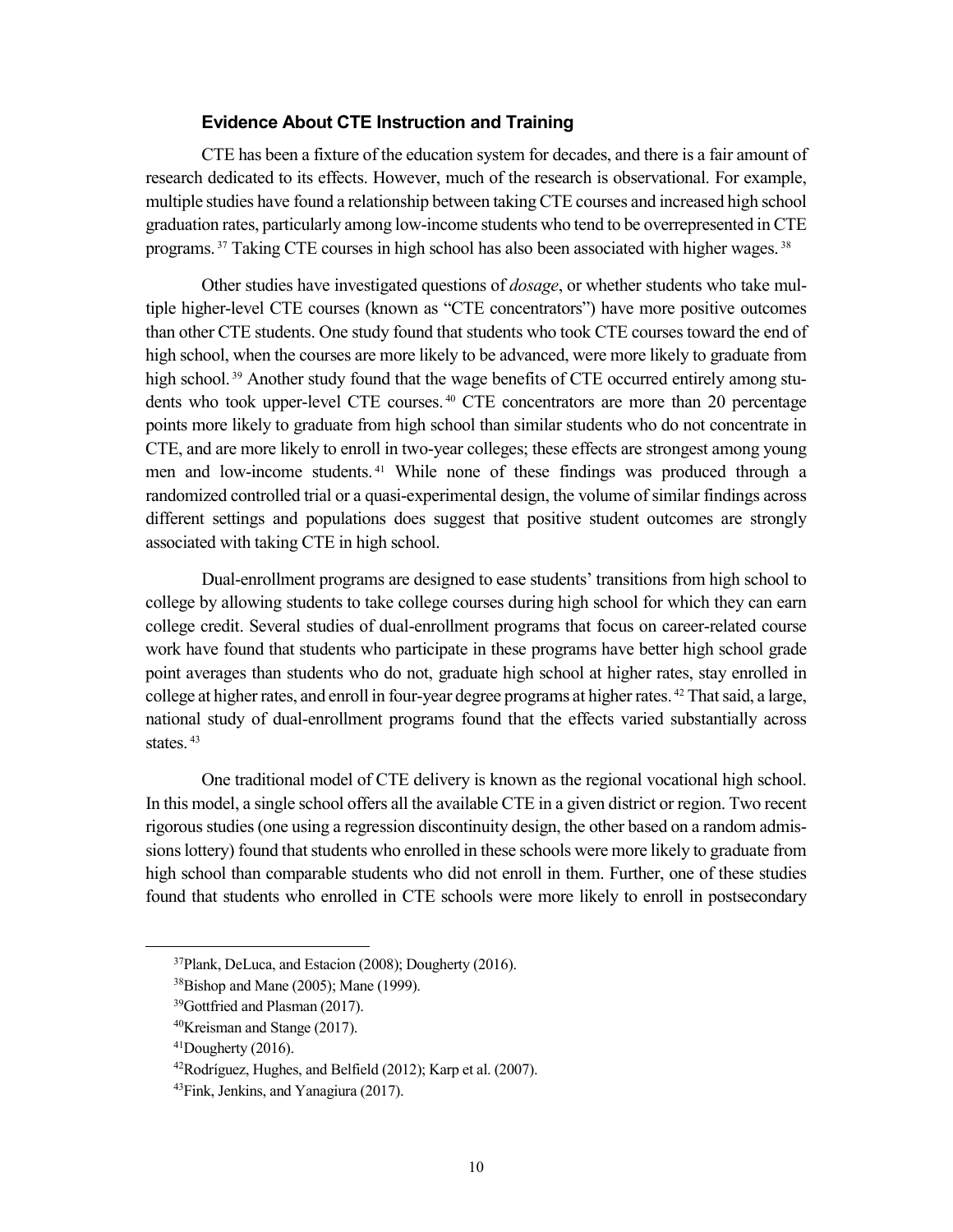education, and the other found that they were more likely to earn industry credentials while in high school, with stronger effects among lower-income students.<sup>[44](#page-14-0)</sup>

Finally, there have also been several studies of the economic benefits students can gain by earning vocational certificates or career-focused associate's degrees. While these benefits vary widely by field, studies have found that some certificates produce large effects, particularly those related to health care and information technology. [45](#page-14-1) Specifically, one large, multistate observational study found that men who received certificates earned \$530 more a quarter on average than men who did not, and women earned \$740 more. These earnings gains varied from field to field and from state to state, with the most positive findings concentrated among vocational certificate holders. However, the effects of certificates were found to lessen over time. Men who received associate's degrees earned \$1,160 more per quarter on average than men who did not, and women earned \$1,790 more. These effects were strongly positive in all states and were sustained over time.  $46$ 

#### **Evidence about Career Pathways**

Nationwide there are more than 7,000 career academies. The model has grown in part because of an MDRC randomized controlled trial that found that eight years after high school, academy students earned on average 11 percent more per year than nonacademy students, with the effects concentrated among young men. [47](#page-14-3) More recently, another lottery-based study of a single career academy in North Carolina found positive effects on high school graduation and college enrollment. [48](#page-14-4) (The study also found that in this district the academy served a different population than the academies in the original MDRC study. In this study academy students were higher-performing and more likely to be white than nonacademy students.)

The early college high school model allows students to earn credits toward an associate's or bachelor's degree, typically through a partnership with a college. Although some of these schools have a CTE focus, the evidence about them is not disaggregated into those with a CTE focus and those more generally focused on college credit accumulation. The evidence that does exist is primarily for those early college high schools that serve lower-income and disadvantaged students. For example, one lottery-based randomized controlled trial examined 10 early college high school programs in five states and found that they improved high school graduation rates and the rates at which students earned postsecondary credentials. In particular, early college high school students were 20 percentage points more likely to have earned associate's degrees four years after high school than their non-early college high school counterparts. [49](#page-14-5) Another randomized controlled trial of early college high schools found positive effects on ninth-grade outcomes,

<span id="page-14-0"></span> <sup>44</sup>Dougherty (2016); Neild, Boccanfuso, and Byrnes (2015).

<span id="page-14-2"></span><span id="page-14-1"></span><sup>45</sup>Grossman et al. (2015); Stevens, Kurlaender, and Grosz (2018).

<sup>46</sup>Belfield and Bailey (2017).

<span id="page-14-3"></span><sup>47</sup>Kemple and Willner (2008).

<span id="page-14-4"></span><sup>48</sup>Hemelt, Lenard, and Paeplow (2017).

<span id="page-14-5"></span><sup>49</sup>Berger et al. (2013).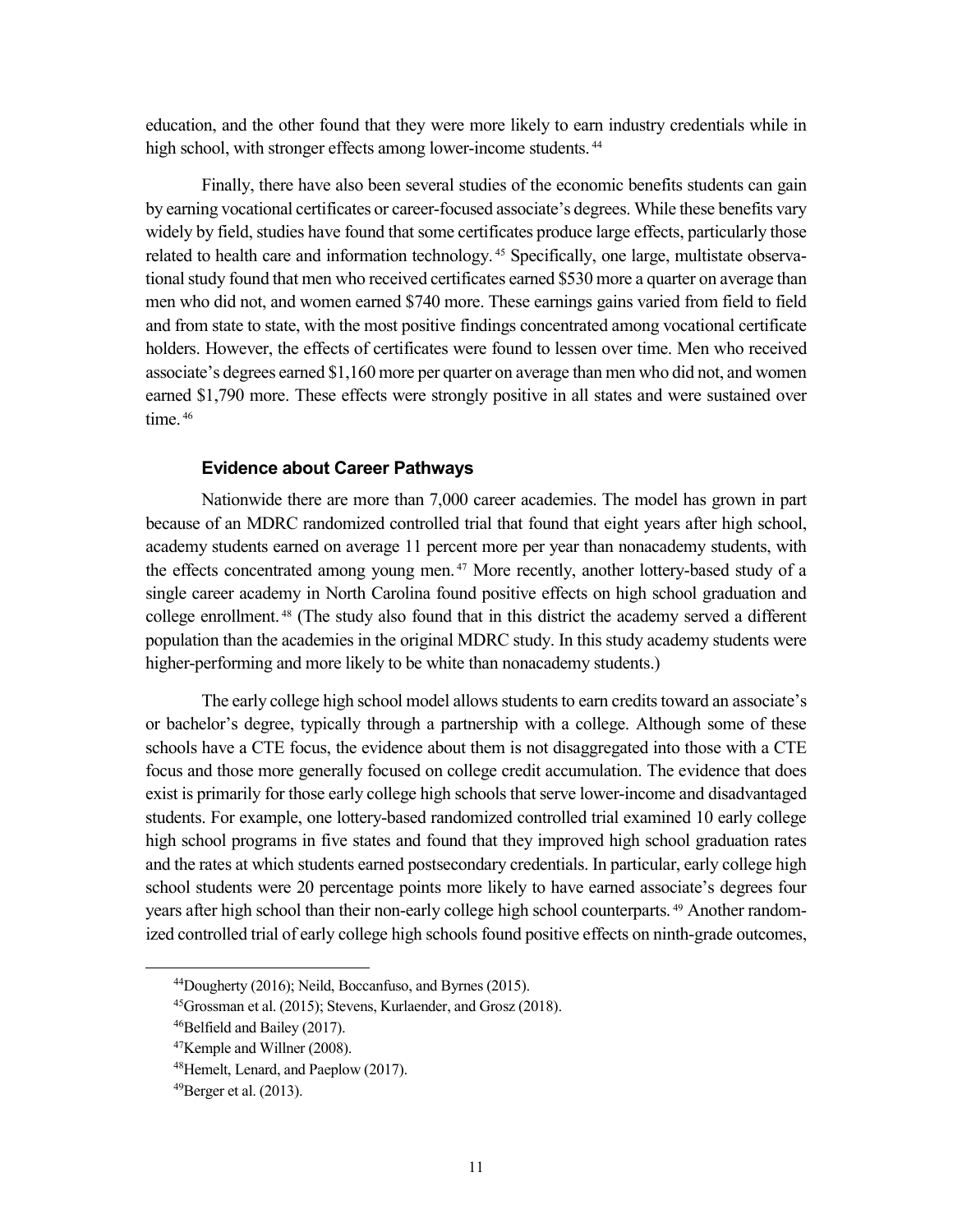including taking and passing core college prep courses. [50](#page-15-0) Finally, a study of all early college high school programs in North Carolina (which has the largest concentration of early college high schools of any state) also found that students in these schools were more likely to earn associate's degrees and to enroll in four-year institutions that were ranked as less selective.<sup>[51](#page-15-1)</sup>

Another popular pathway model is the Linked Learning model, which has four main components: rigorous academics, sequenced CTE courses, work-based learning, and comprehensive support services. However, the evidence about Linked Learning is confined to a study with a propensity-score matching design that found that students in the program were more likely than comparison group students to graduate from high school and enroll in college. Effects were stronger among students who began high school with poor academic preparation and among African-American students. [52](#page-15-2)

Work-based learning is used in many pathways programs, but there is limited evidence about its effects. One randomized controlled trial of Urban Alliance's high school internship program (which combines a paid internship with professional training and mentoring) found large effects on college attendance for young men. [53](#page-15-3) Another, less rigorous study of work-based learning found mixed results. [54](#page-15-4)

At the postsecondary level, evidence about pathway models is also limited. For example, a small randomized controlled trial of some of Project Quest's training (specifically, occupational-skills training related to health care at a few community colleges in Texas) found that six years after the program, Project Quest students earned close to \$5,000 a year more than control group students. The study was small, with just over 400 participants ranging in age from 18 to 64, making it difficult to isolate the effects among young adults. [55](#page-15-5) Another study, of the I-BEST program (which includes basic skills training in vocational courses), used a propensityscore matching design and found that I-BEST students stayed in community college courses at increased rates. [56](#page-15-6)

#### **Evidence About Apprenticeships**

Although there has been a lot of enthusiasm for youth apprenticeship models in the United States and such programs have grown rapidly, they are relatively new to this country and therefore there has not been much evidence that they work here. However, there have been several studies of apprenticeship programs for adults. For example, one study of Registered Apprenticeship programs, which are regulated by the Department of Labor and mainly serve adults, found a

<span id="page-15-0"></span> $50E$ dmunds et al. (2012).

<span id="page-15-1"></span><sup>51</sup>Lauen, Fuller, Barrett, and Janda (2017).

<span id="page-15-2"></span> $52$ Werner et al. (2016).

<span id="page-15-3"></span> $53$ Theodos et al. (2017).

<span id="page-15-4"></span><sup>54</sup>Darche, Arnold, and Newhouse (2004).

<span id="page-15-5"></span><sup>55</sup>Elliott and Roder (2017).

<span id="page-15-6"></span><sup>56</sup>Jenkins, Zeidenberg, and Kienzl (2009).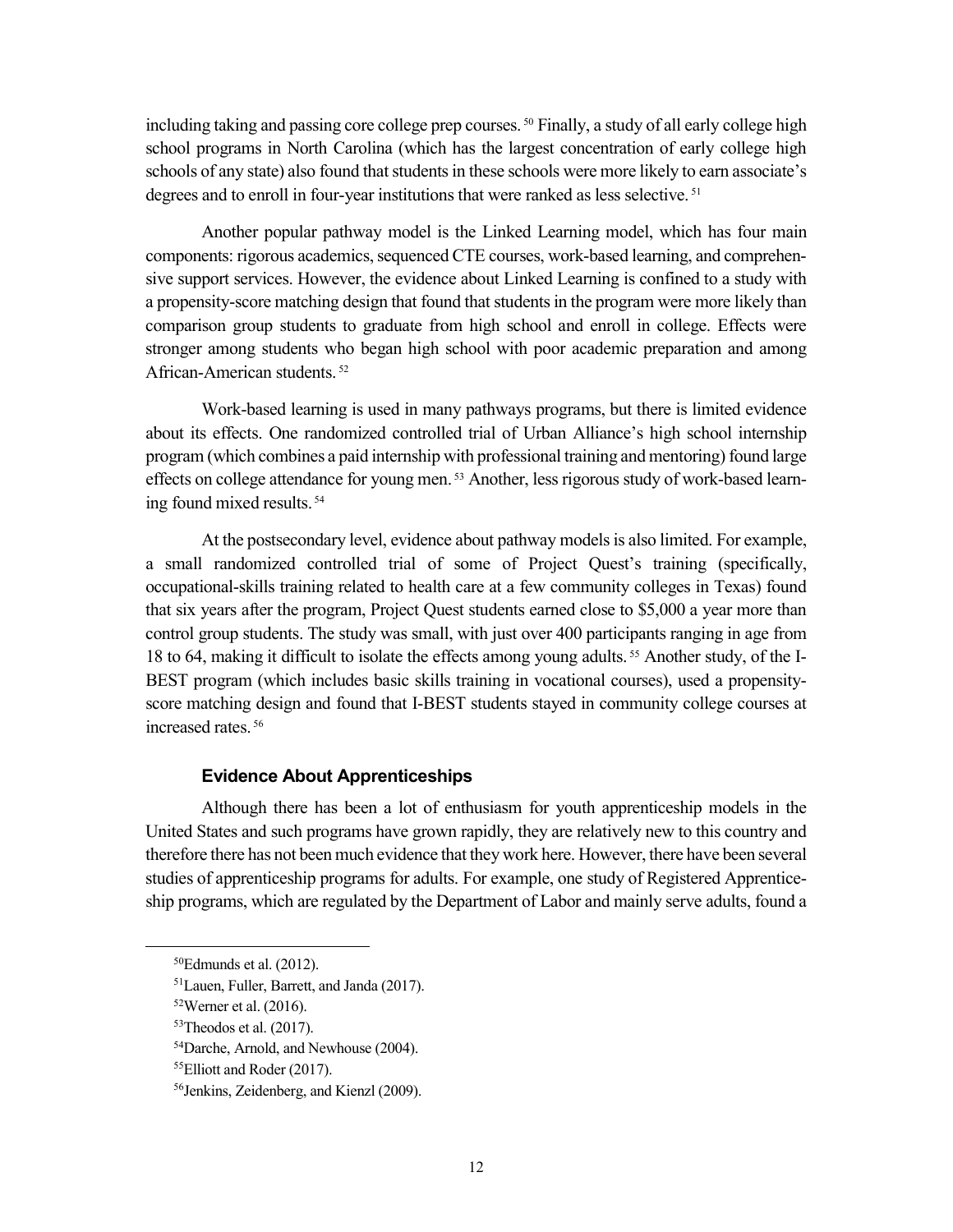positive association between program participation and higher earnings. However, the study was unable to determine whether the program itself caused higher earnings, or whether these outcomes were related to characteristics of the participants.<sup>[57](#page-16-0)</sup> Similarly, another study of a variety of workforce programs also found that participating in apprenticeships had positive economic benefits, but the study was not explicit about how the programs involved were defined or what populations they served. [58](#page-16-1)

One recent, large, quasi-experimental study of the long-term effects of vocational education in 11 European countries found that while participants were more likely to be employed when they were young than people who enrolled in general-education programs, later in life they were more likely to struggle to adapt to technological change and to maintain employment. The pattern of findings was most pronounced in countries that emphasize apprenticeship programs, including Germany, Denmark, and Switzerland.<sup>[59](#page-16-2)</sup> The authors did find that one reason for the pattern was that as they grew older, people who had gone through vocational education (apprenticeship-based or of some other model) were less likely to receive additional career-related training than their counterparts with general-education backgrounds. One limitation of this study was that it only included men, who tend to be employed more continuously than women. It is not known whether the pattern holds for women.<sup>[60](#page-16-3)</sup>

#### **Evidence About Readiness Skills Training**

Although there is a growing demand for workers who can combine analytic skills with strong soft skills, there is currently little to no evidence about the effects of programs that seek to develop these skills in students and young adults. <sup>[61](#page-16-4)</sup>

#### **Summing Up the Evidence**

The most evidence exists concerning CTE course work and training. In that area there are multiple studies suggesting that participation in CTE can improve students' outcomes. In addition, multiple studies find that career-related certificates and associate's degrees are linked to increased wages, supporting the notion that one way to improve students' prospects is to encourage them to complete these kinds of credentials. Several career pathway models, particularly career academies and early college high schools, are also supported by strong, rigorous studies that provide evidence of positive benefits for students. The evidence for other models and for individual program components is weaker. These models and components probably need to be evaluated further.

<span id="page-16-0"></span> <sup>57</sup>Reed et al. (2012).

<span id="page-16-1"></span><sup>58</sup>Hollenbeck (2008).

<span id="page-16-2"></span><sup>59</sup>Hanushek, Schwert, Woessmann, and Zhang (2017).

<span id="page-16-3"></span><sup>60</sup>Hanushek, Schwert, Woessmann, and Zhang (2017).

<span id="page-16-4"></span><sup>61</sup>Deming (2017).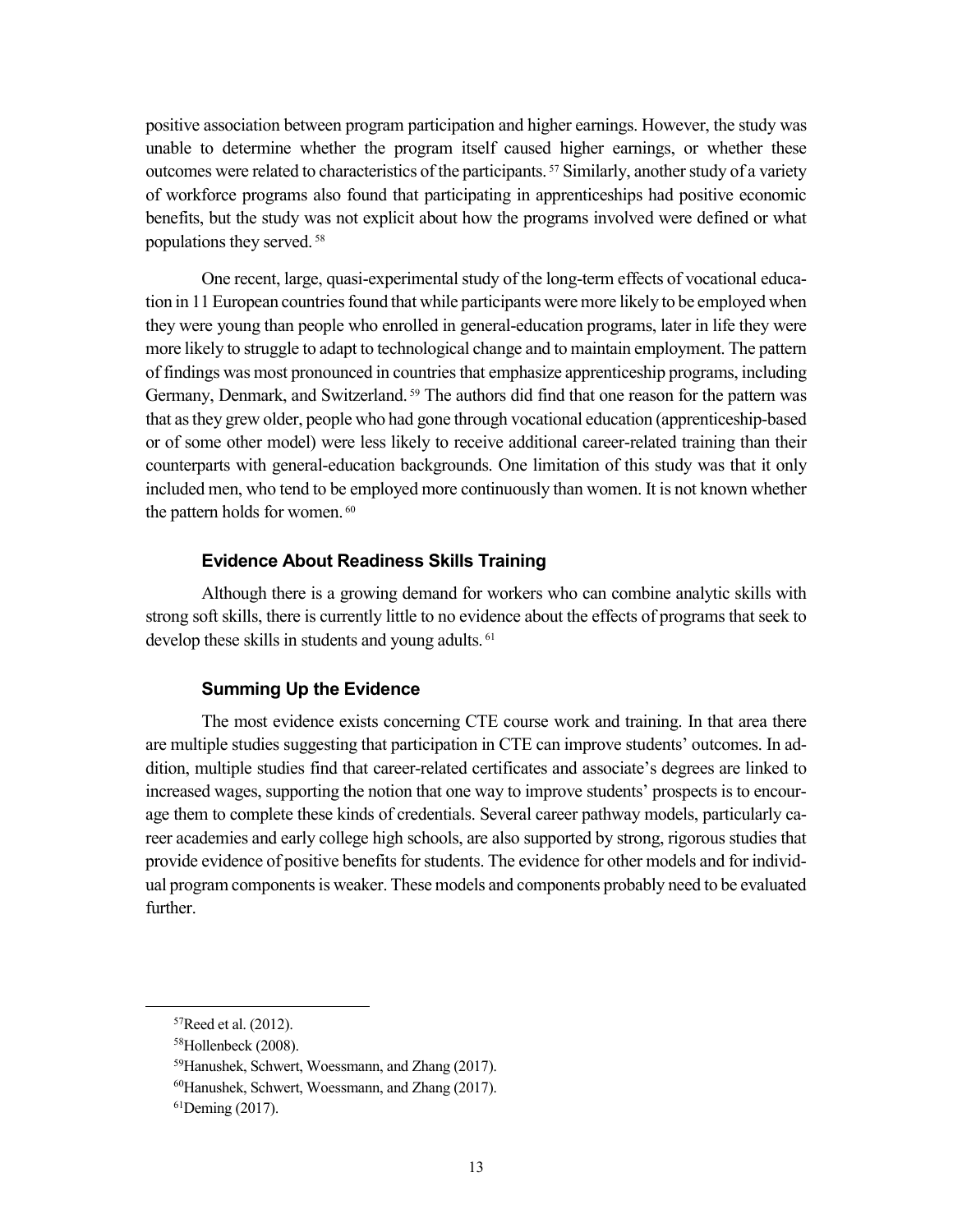## **Conclusion**

There is a growing consensus that CTE can improve economic mobility by increasing the number of students who earn career-focused postsecondary credentials and get better-paying jobs. CTE is one of the few areas of policy that enjoys bipartisan interest, and it can attract cooperation from educators, workforce policymakers, and regional and national employers. National advocacy organizations and those focused on building the capabilities of other providers also support CTE. All of this interest has contributed to an environment of entrepreneurial innovation and zeal.

The conditions are ripe for the field to create policy changes, increase public and private investment, and grow. But there are also challenges and threats. Can regional employers and educators accurately project which sectors are likely to see economic growth? Are the K-12 and postsecondary systems nimble enough to train students in the skills employers seek? How much of a threat is automation to the labor market and CTE? Will students of color and lowerperforming students have access to CTE in higher-paying sectors (such as STEM)? Will employers be able to provide enough work-based learning and apprenticeship opportunities for programs to expand to a larger scale while continuing to offer the same services? Can the political and public support for CTE be sustained? And can the evidence base be expanded to determine which CTE programs have the greatest payoffs for students, local labor markets, and employers? These risks can be mitigated by astute investments in the following areas:

- 1. Building regions' abilities to analyze their labor markets quickly and in a sophisticated way, so that they can align CTE with sectors of the economy likely to see economic growth.
- 2. Expanding the evidence base of the policies and practices associated with success, especially when it comes to how involved employers should be in course design, teaching, and internships.
- 3. Helping successful programs expand in way that allows them to remain faithful to their models while adapting to different labor markets and contexts.
- 4. Building databases and computer applications to help CTE operators manage their programs. These databases and applications should be able to report on metrics such as program participation, degree attainment, labor-market outcomes, and equity.
- 5. Supporting broader dissemination to inform policymakers and practitioners about the investments that are most likely to achieve their education, labor-market, and equity goals.
- 6. Encouraging the public to engage with intermediary organizations associated with CTE, so that these organizations can learn from and communicate with the public, and vice versa.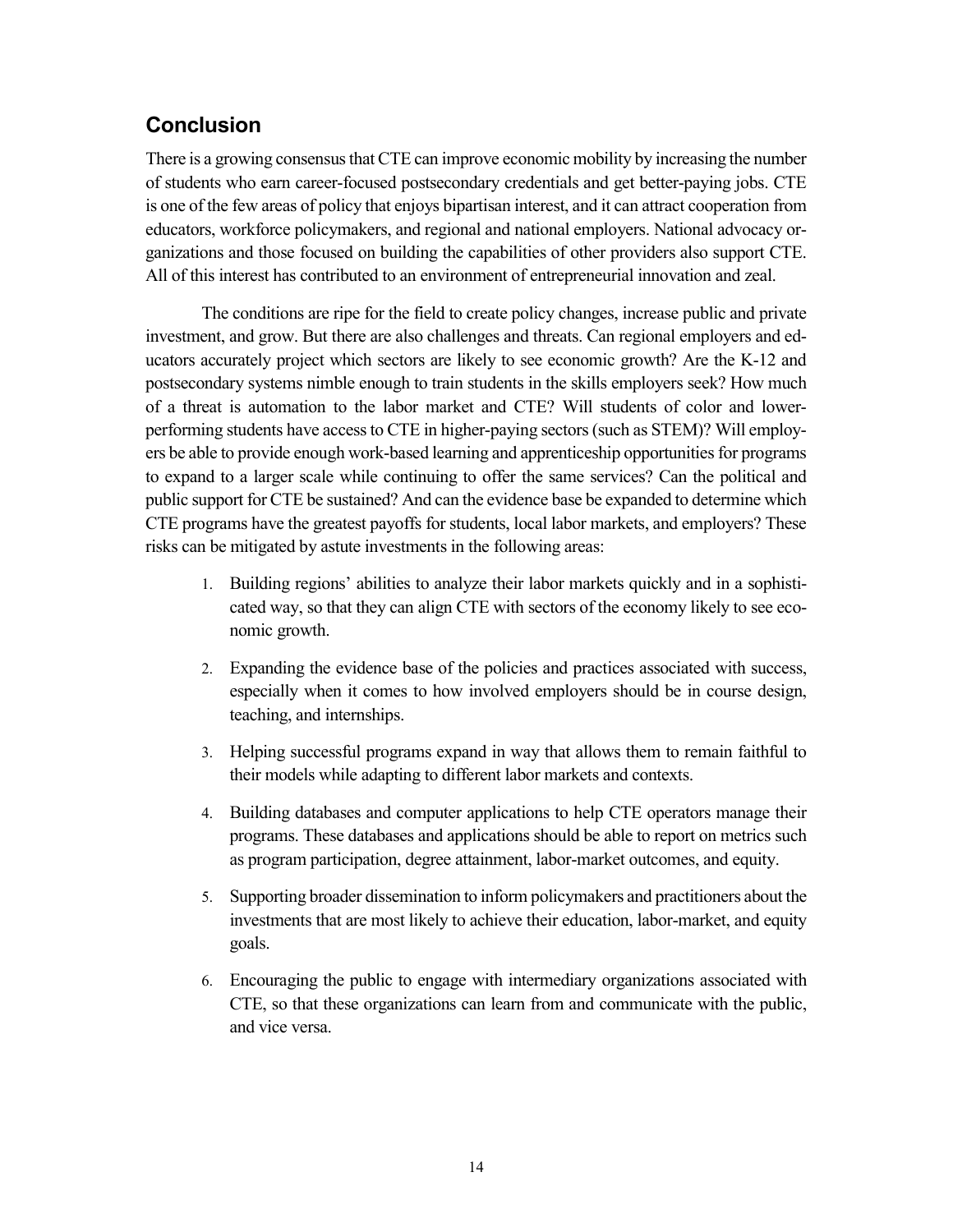## **References**

- Advance CTE. 2017. "The Every Student Succeeds Act (ESSA): Intersections and Opportunities for Career Technical Education." Website: https://cte.careertech.org/ sites/default/files/files/resources/ESSA\_CTE\_Cheat\_Sheet\_2017.pdf.
- Advance CTE and Education Strategy Group. 2017. *Career Readiness & the Every Student Succeeds Act: Mapping Career Readiness in State ESSA Plans*. Silver Spring, MD: Advance CTE.
- Association for Career and Technical Education. 2017. *State Policies Impacting CTE: 2016 Year in Review*. Silver Spring, MD: Association for Career and Technical Education.
- Attewell, Paul, David Lavin, Thurston Domina, and Tania Levey. 2006. "New Evidence on College Remediation." *Journal of Higher Education* 77, 5: 886-924.
- Autor, David H., Frank Levy, and Richard J. Murnane. 2003. "The Skill Content of Recent Technological Change: An Empirical Exploration." *Quarterly Journal of Economics* 118, 4: 1,279-1,333.
- Bailey, Thomas, Dong Wook Jeong, and Sung-Woo Cho. 2010. "Referral, Enrollment, and Completion in Developmental Education Sequences in Community Colleges." *Economics of Education Review* 29, 2: 255-270.
- Belfield, Clive, and Thomas Bailey. 2017. *The Labor Market Returns to Sub-Baccalaureate College: A Review*. New York: Center for Analysis of Postsecondary Education and Employment.
- Berger, Andrea, Lori Turk-Bicakci, Michael S. Garet, Mengli Song, Joel Knudson, Clarisse Haxton, Kristina Zeiser, Gur Hoshen, Jennifer Ford, Jennifer Stephan, Kaeli Keating, and Lauren Cassidy. 2013. *Early College, Early Success: Early College High School Initiative Impact Study*. Washington, DC: American Institutes for Research.
- Bishop, John H., and Ferran Mane. 2005. "Raising Academic Standards and Vocational Concentrators: Are They Better Off or Worse Off?" *Education Economics* 13, 2: 171-187.
- California Community College Chancellor's Office. 2015. *Report of the Task Force On Workforce, Jobs Creation and a Strong Economy*. Sacramento, CA: California Community College Chancellor's Office.
- California Community Colleges. 2018. "What Is Strong Workforce?" Website: https://doingwhatmatters.cccco.edu/StrongWorkforce/Overview.aspx.
- California Department of Education. 2017. "California Career Pathways Trust (CCPT)." Website: www.cde.ca.gov/ci/ct/pt.
- Career Ladders Project. 2013. "A Definition of Career Pathways." Website: www.careerladdersproject.org/wp-content/uploads/2013/02/Pathways\_def\_CLP.pdf.
- Carnevale, Anthony P., Tamara Jayasundera, and Andrew R. Hanson. 2012. *Career and Technical Education: Five Ways That Pay Along the Way to the B.A*. Washington, DC: Georgetown University Center on Education and the Workforce.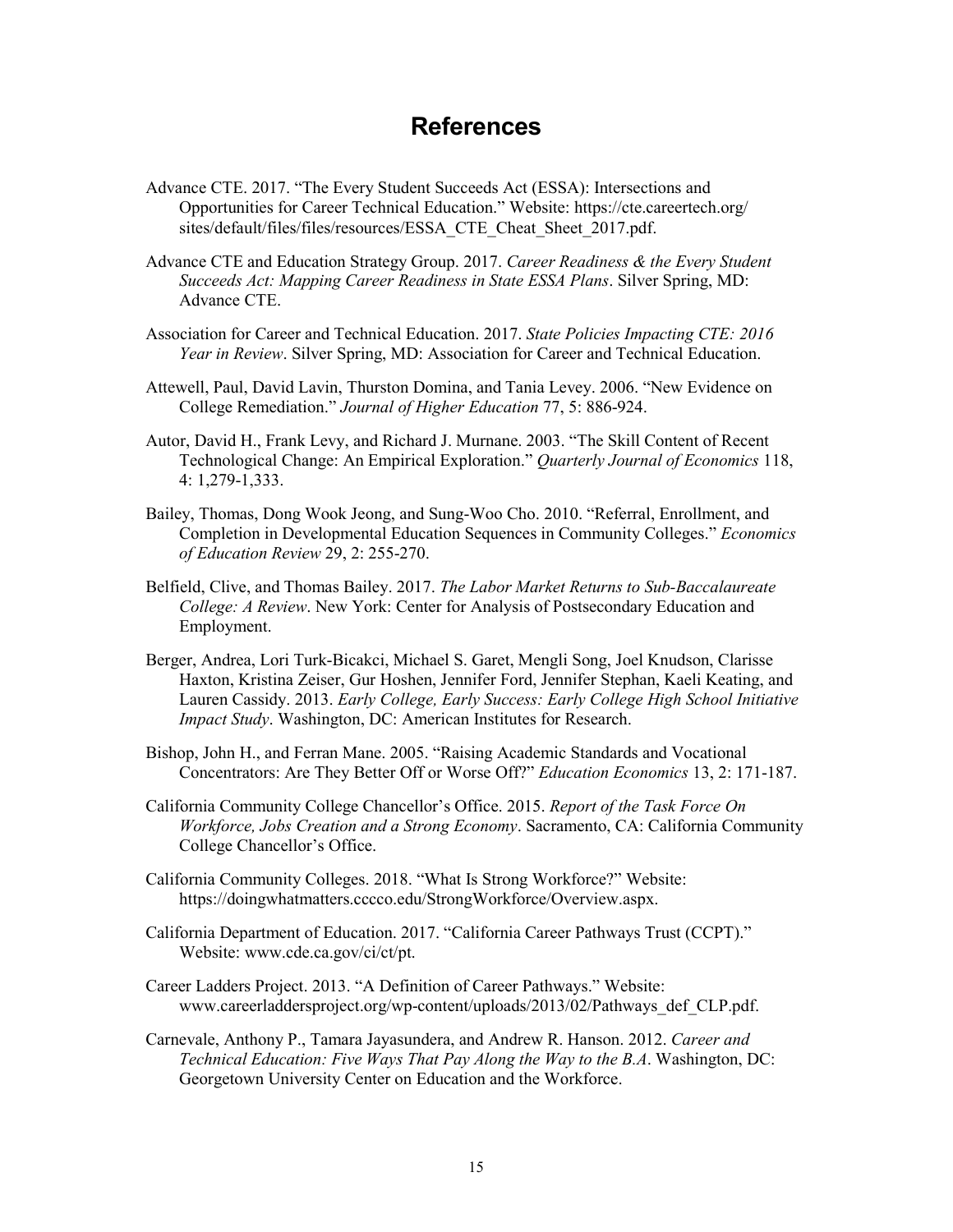- Carnevale, Anthony P., Nicole Smith, and Jeff Strohl. 2013. *Recovery: Projections of Jobs and Education Requirements Through 2020*. Washington, DC: Georgetown University Center on Education and the Workforce.
- Dadgar, Mina, and Madeline Joy Trimble. 2015. "Labor Market Returns to Sub-Baccalaureate Credentials: How Much Does a Community College Degree or Certificate Pay?" *Educational Evaluation and Policy Analysis* 37, 4: 399-418.
- Darche, Svetlana, Michael P. Arnold, and Corey Newhouse. 2004. *The Benefits of Work-Based Learning and Occupational Coursework in the California Community Colleges*. Berkeley, CA: Hatchuel Tabernik & Associates.
- Deming, David J. 2017. "The Growing Importance of Social Skills in The Labor Market." *Quarterly Journal of Economics* 132, 4: 1,593-1,640.
- Dortch, Cassandria. 2012. *Carl D. Perkins Career and Technical Education Act of 2006: Background and Performance*. Washington, DC: Congressional Research Service.
- Dougherty, Shaun M. 2016. *Career and Technical Education in High School: Does It Improve Student Outcomes?* Washington, DC: Thomas B. Fordham Institute.
- Dougherty, Shaun M. 2018. "The Effect of Career and Technical Education on Human Capital Accumulation: Causal Evidence from Massachusetts." *Education Finance and Policy* 13, 2: 119-148.
- Edmunds, Julie A., Lawrence Bernstein, Fatih Unlu, Elizabeth Glennie, John Willse, Arthur Smith, and Nina Arshavsky. 2012. "Expanding the Start of the College Pipeline: Ninth-Grade Findings from an Experimental Study of the Impact of the Early College High School Model." *Journal of Research on Educational Effectiveness* 5, 2: 136-159.
- Elliott, Mark, and Anne Roder. 2017. *Escalating Gains: Project QUEST's Sectoral Strategy Pays Off*. New York: Economic Mobility Corporation.
- Fink, John, Davis Jenkins, and Takeshi Yanagiura. 2017. *What Happens to Students Who Take Community College "Dual Enrollment" Courses in High School?* New York: Community College Research Center, Teachers College, Columbia University.
- Goldin, Claudia Dale, and Lawrence F. Katz. 2009. *The Race Between Education and Technology.* Cambridge, MA: Harvard University Press.
- Goos, Maarten, Alan Manning, and Anna Salomons. 2014. "Explaining Job Polarization: Routine-Biased Technological Change and Offshoring." *American Economic Review* 104, 8: 2,509-2,526.
- Gottfried, Michael A., and Jay Stratte Plasman. 2017. "Linking the Timing of Career and Technical Education Coursetaking with High School Dropout and College-Going Behavior." *American Educational Research Journal* 55, 2: 325-361.
- Grossman, Jean B., Linda Kato, Tony Mallon, Sheila Maguire, and Maureen Conway. 2015. *The Value of Credentials for Disadvantaged Workers: Findings from the Sector Employment Impact Study*. Washington, DC: Aspen Institute.
- Hanford, Emily. 2014. "The Troubled History of Vocational Education." American Radio Works. Website: www.americanradioworks.org/segments/the-troubled-history-ofvocational-education.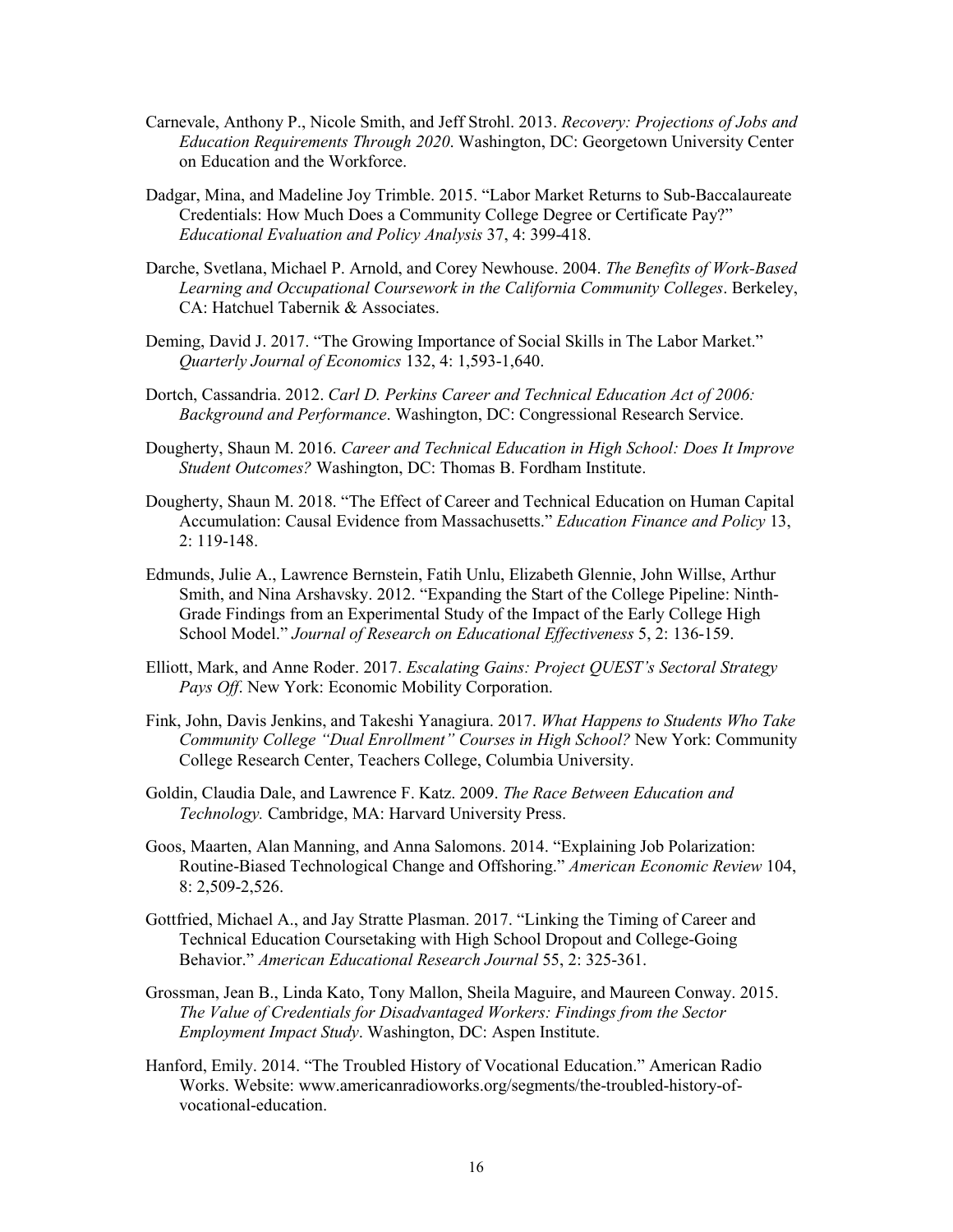- Hanushek, Eric A., Guido Schwerdt, Ludger Woessmann, and Lei Zhang. 2017. "General Education, Vocational Education, and Labor-Market Outcomes over the Lifecycle." *Journal of Human Resources* 52, 1: 48-87.
- Hemelt, Steven W., Matthew A. Lenard, and Colleen G. Paeplow. 2017. *Building Better Bridges to Life After High School: Experimental Evidence on Contemporary Career Academies.* Working Paper 176. Washington, DC: National Center for Analysis of Longitudinal Data in Education Research.
- Hollenbeck, Kevin. 2008. "State Use of Workforce System Net Impact Estimates and Rates of Return." Paper presented at Presented at the Association for Public Policy Analysis and Management Conference, Los Angeles, CA, November 7.
- Holzer, Harry J. 2013. "Skill Mismatches in Contemporary Labor Markets: How Real? And What Remedies?" Paper presented at the Workforce Development Needs in the Global Economy: U.S. and Cross-National Perspectives Conference, Washington, DC, December 6.
- Horn, Laura, Stephanie Nevill, and James Griffith. 2006. *Profile of Undergraduates in US Postsecondary Education Institutions, 2003-04: With a Special Analysis of Community College Students. Statistical Analysis Report.* NCES 2006-184. Washington, DC: National Center for Education Statistics.
- Independent Advisory Panel of the National Assessment of Career and Technical Education. 2014. *Putting "Career" in "College and Career Ready": The Report of the Independent Advisory Panel of the National Assessment of Career and Technical Education*. Washington, DC: Independent Advisory Panel of the National Assessment of Career and Technical Education.
- Jacobson, Louis, Robert LaLonde, and Daniel G. Sullivan. 2005. "Estimating the Returns to Community College Schooling for Displaced Workers." *Journal of Econometrics* 125, 1: 271-304.
- Jacobson, Louis, and Christine Mokher. 2009. *Pathways to Boosting the Earnings of Low-Income Students by Increasing Their Educational Attainment*. Washington, DC: Hudson Institute.
- Jenkins, Davis, Matthew Zeidenberg, and Gregory S. Kienzl. 2009. *Building Bridges to Postsecondary Training for Low-Skill Adults: Outcomes of Washington State's I-BEST Program*. New York: Community College Research Center, Teachers College, Columbia University.
- Jepsen, Christopher, Kenneth Troske, and Paul Coomes. 2014. "The Labor-Market Returns to Community College Degrees, Diplomas, and Certificates." *Journal of Labor Economics* 32, 1: 95-121.
- Julian, Tiffany, and Robert Kominski. 2011. *Education and Synthetic Work-Life Earnings Estimates*. Washington, DC: U.S. Census Bureau.
- Karp, Melinda Mechur, Juan Carlos Calcagno, Katherine L. Hughes, Dong Wook Jeong, and Thomas R. Bailey. 2007. *The Postsecondary Achievement of Participants in Dual Enrollment: An Analysis of Student Outcomes in Two States*. New York: Community College Research Center, Teachers College, Columbia University.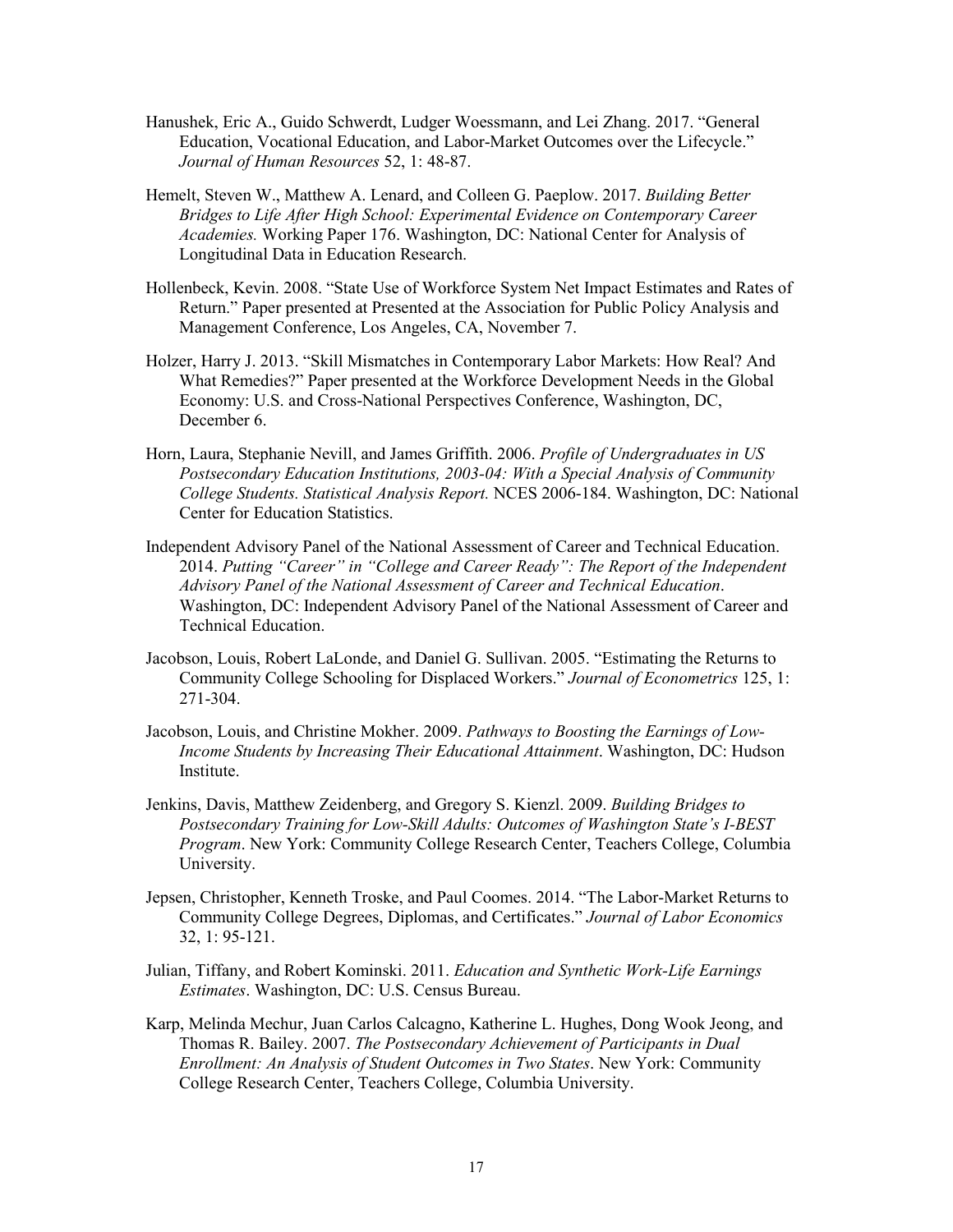- Kemple, James J., and Cynthia J. Willner. 2008. *Career Academies: Long-Term Impacts on Labor Market Outcomes, Educational Attainment, and Transitions to Adulthood*. New York: MDRC.
- Kreisman, Daniel, and Kevin Stange. 2017. "Vocational and Career Tech Education in American High Schools: The Value of Depth Over Breadth." *Education Finance and Policy* 0: 1-72.
- Krueger, Alan B. 1993. "How Computers Have Changed the Wage Structure: Evidence from Microdata, 1984-1989." *Quarterly Journal of Economics* 108, 1: 33-60.
- Lauen, Douglas L., Sarah Fuller, Nathan Barrett, and Ludmila Janda. 2017. "Early Colleges at Scale: Impacts on Secondary and Postsecondary Outcomes." *American Journal of Education* 123, 4: 523-551.
- Long, Don. 2017. *Policy Update: Career and Technical Education*. Alexandria, VA: National Association of State Boards of Education.
- Louisiana Department of Education. n.d. "All Things Jump Start." Website: www.louisianabelieves.com/courses/all-things-jump-start. Accessed on July 16, 2018.
- Lu, Qian. 2015. "The End of Polarization? Technological Change and Employment in the U.S. Labor Market." Unpublished paper. Austin, TX: University of Texas at Austin.
- Mane, Ferran. 1999. "Trends in the Payoff to Academic and Occupation-Specific Skills: The Short and Medium Run Returns to Academic and Vocational High School Courses for Non-College-Bound Students." *Economics of Education Review* 18, 4: 417-437.
- ManpowerGroup. 2018. "Solving the Talent Shortage: Build, Buy, Borrow and Bridge." Website: https://manpowergroup.us/campaigns/manpowergroup/talent-shortage/pdf/unitedstates-talent-shortage-report.pdf.
- National Career Academy Coalition. 2018. "Career Academies Change Lives Every Day." Website: www.ncacinc.com/nsop/academies.
- National Center for Education Statistics. 2016. "Table 302.30. Percentage of Recent High School Completers Enrolled in 2-Year and 4-Year Colleges, by Income Level: 1975 Through 2015." Website: www.nces.ed.gov/programs/digest/d16/tables/dt16\_302.30.asp.
- National Center for Education Statistics. 2018. "The Condition of Education: The Undergraduate Retention and Graduation Rates." Website: www.nces.ed.gov/programs/coe/indicator\_ctr.asp.
- Neild, Ruth Curran, Christopher Boccanfuso, and Vaughan Byrnes. 2015. "Academic Impacts of Career and Technical Schools." *Career and Technical Education Research* 40, 1: 28-47.
- Oakes, Jeannie. 2005. *Keeping Track*. New Haven, CT: Yale University Press.
- Ottaviani, Barbara. 2018. "Vocational Education." Scholastic Grolier Online. Website: https://go.scholastic.com/content/schgo/C/article/030/499/0304990-0.html.
- Plank, Stephen B., Stefanie DeLuca, and Angela Estacion. 2008. "High School Dropout and the Role of Career and Technical Education: A Survival Analysis of Surviving High School." *Sociology of Education* 81, 4: 345-370.